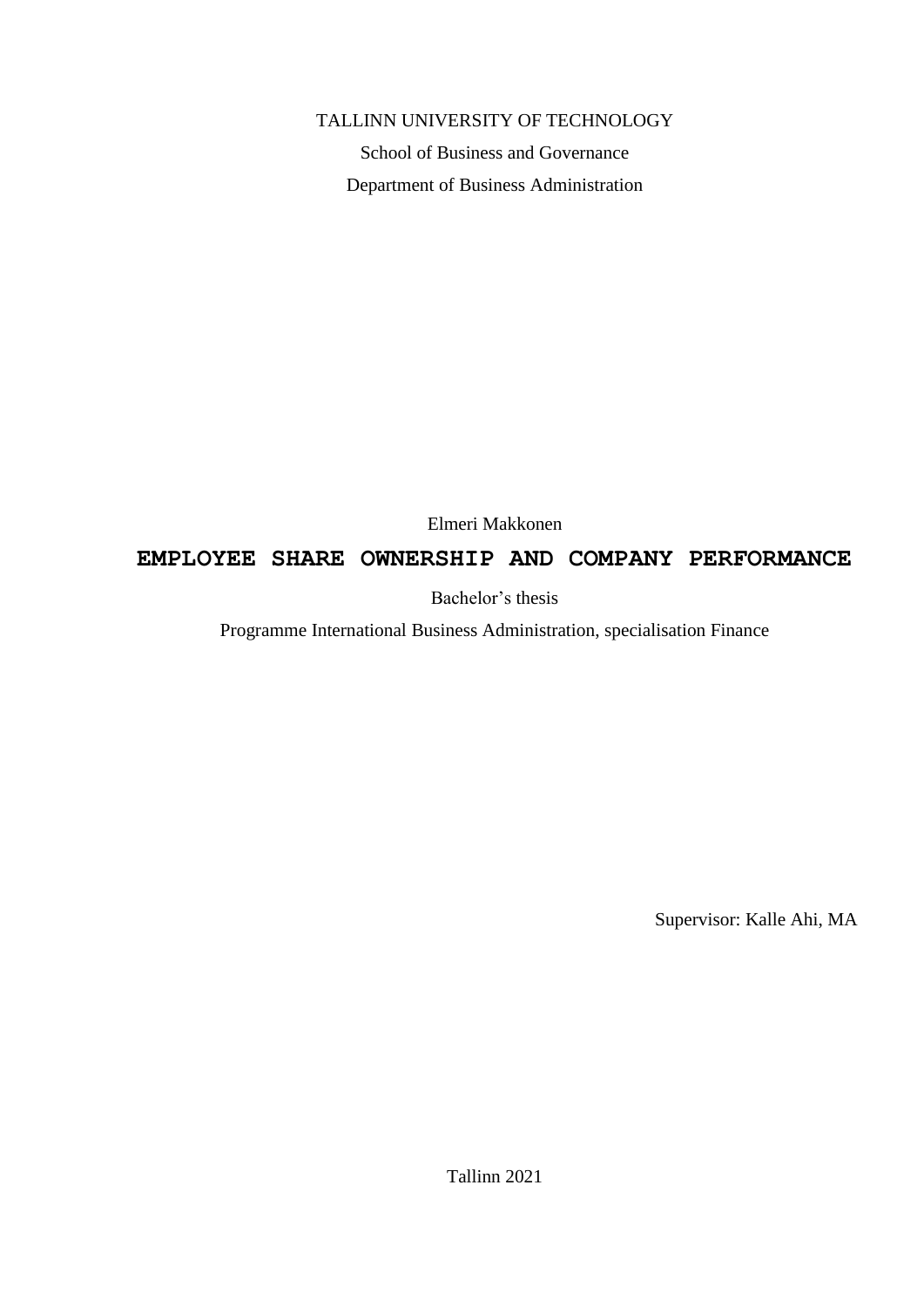I hereby declare that I have compiled the thesis independently and all works, important standpoints and data by other authors have been properly referenced and the same paper has not been previously presented for grading. The document length is …8017... words from the introduction to the end of conclusion.

Elmeri Makkonen ……………………………

 (signature, date) Student code: 177426TVTB Student e-mail address: makkonen.el@gmail.com

Supervisor: Kalle Ahi, MA: The paper conforms to requirements in force

……………………………………………

(signature, date)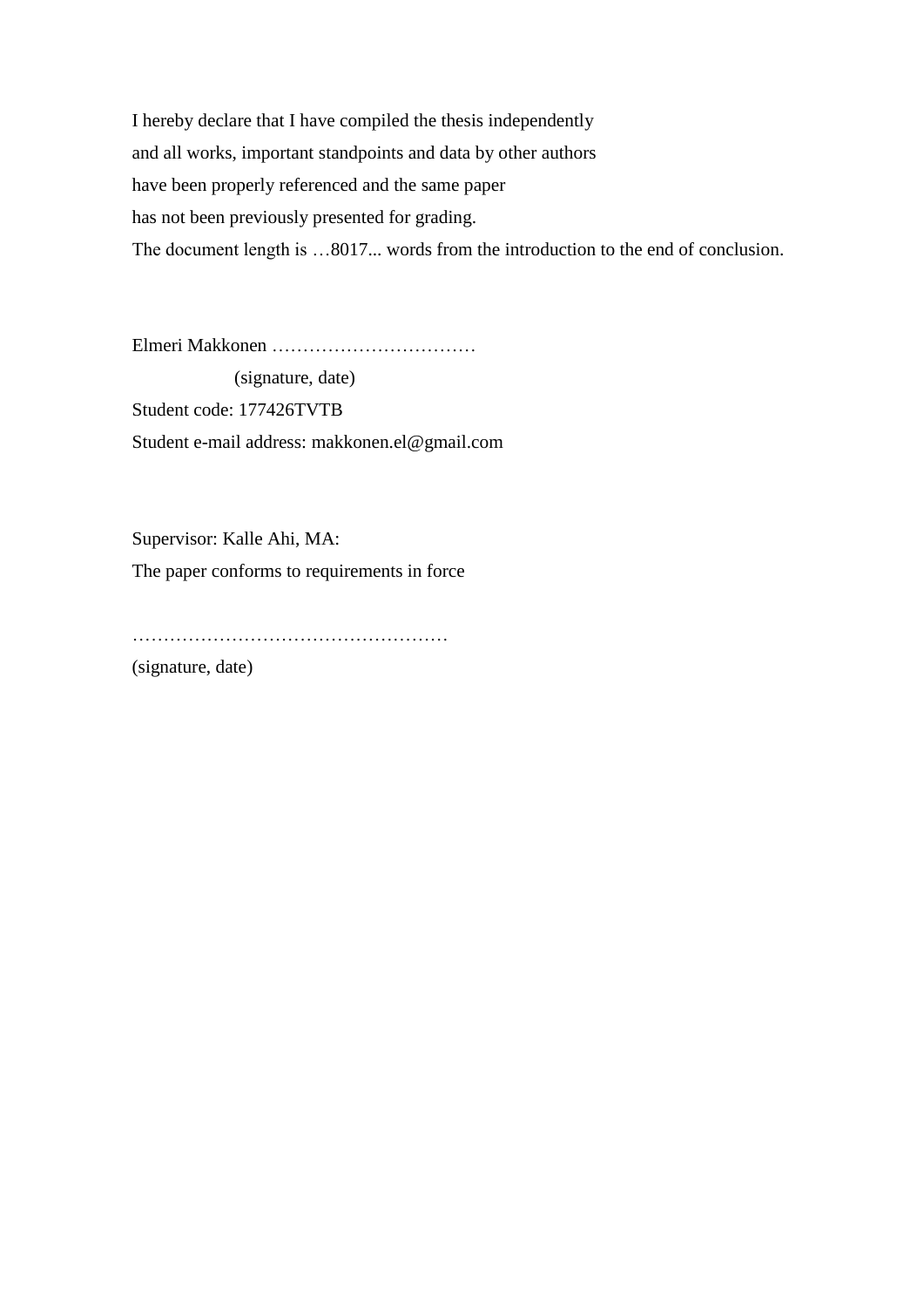# **TABLE OF CONTENTS**

 $\overline{a}$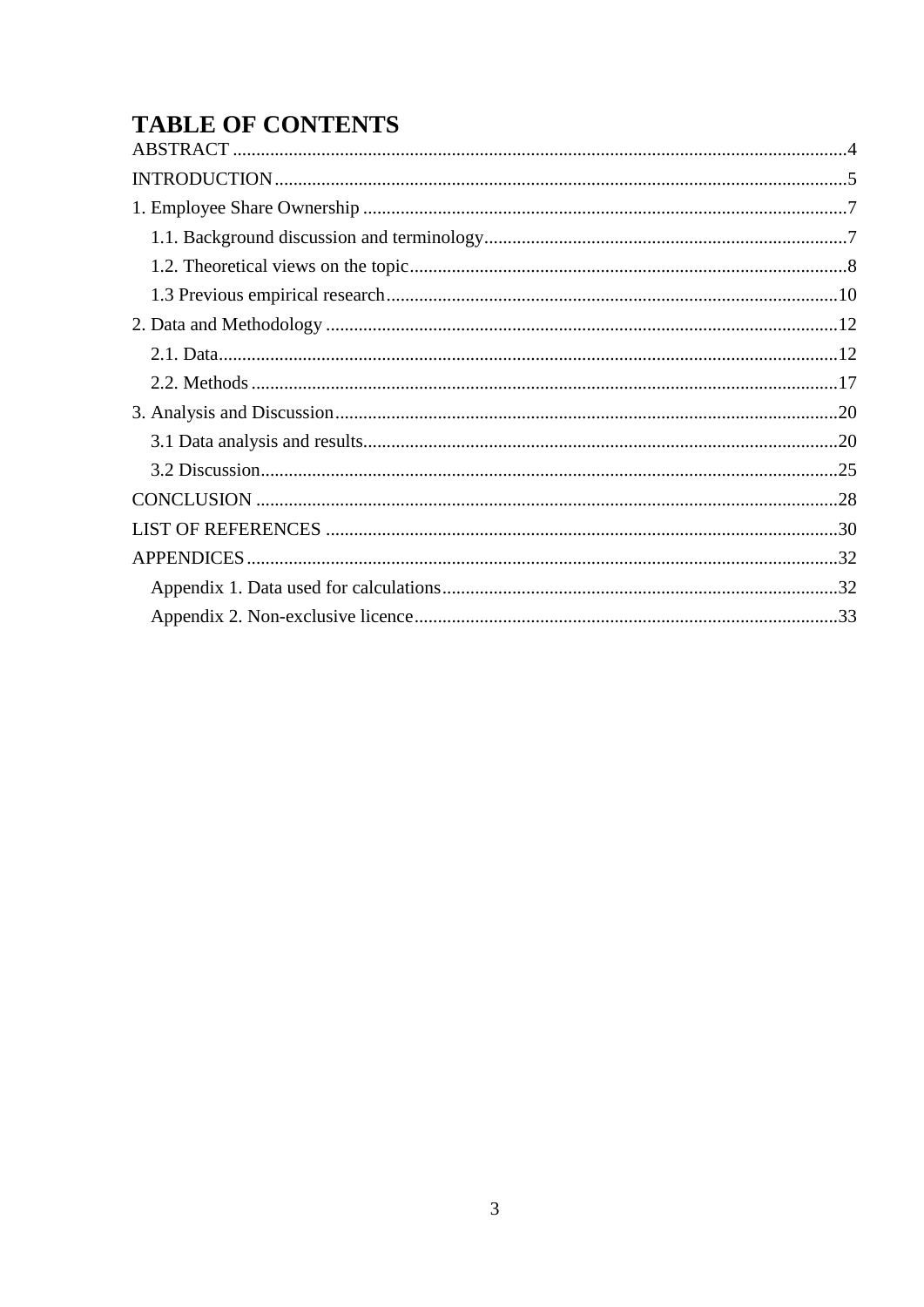# <span id="page-3-0"></span>**ABSTRACT**

Popularity of employee share ownership and employee share ownership plans has been growing in Europe through past decades. Their relationship with company performance has been of interest to businesses, academics, and policymakers. Findings on the topic generally suggest a positive relationship between performance and employee share ownership. However, contradictory evidence exists. This raises the question, does employee share ownership improve company performance? To further examine the relationship, author draws a sample of 180 large European listed companies with significant broad-based employee share ownership in 2018, and examines the relationship with performance from 2011 to 2018.

To answer the research question, a regression analysis was performed. Analysis includes ROA, ROE, profit margin, and EV/EBITDA as dependent variables. Three different regression models were created and tested for each dependent variable. Employee share ownership is included as independent variable and additional control variables are included in two of the models. Findings suggest, that while employee share ownership is positively associated with company profitability measures ROA and ROE, it has a negative relationship with relative valuation method of EV/EBITDA. The findings support the theoretical view of employee share ownership reducing agency costs, but can only be used as evidence for large European listed companies with significant non-executive employee share ownership.

Keywords: employee share ownership, profitability, valuation, ESOP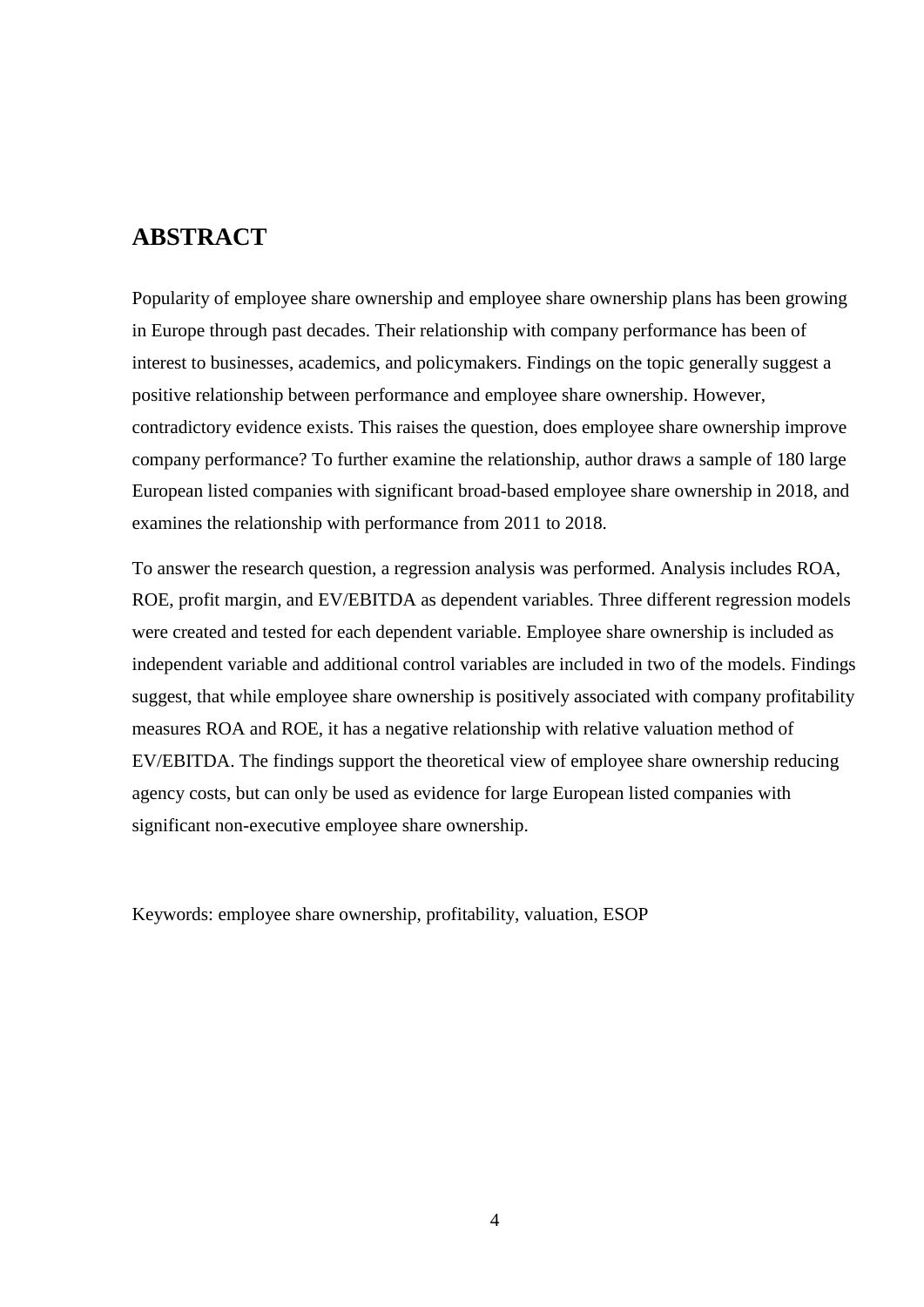# <span id="page-4-0"></span>**INTRODUCTION**

Employee share ownership has been a topic of interest to businesses, academics and policymakers in the past decades. One point of interest has been its relationship with company performance. Employee share ownership is believed to increase productivity and profitability, through reduced labor turnover and increased motivation among employees. Fundamentally, employee share ownership grants employees additional rights to those normally given to employees, i.e. access to financial and operational information, right to participate in management of the company, and right to share of the company's profit (Kaarsemaker 2006, 315).

The popularity of employee ownership has been growing in Europe in the past decades (Mathieu 2018a). Employee share ownership in Europe has been promoted by the European Commission since the 1990's (Poutsma, Nijs 2003, 863). The aim of this paper is to examine the relationship between employee share ownership and company performance, focusing on large European companies with existing broad-based employee ownership structure. Results provide evidence on how growing employee share ownership affects performance in companies, which already have significant existing non-executive employee share ownership. To achieve this, the study focuses on the question: Does employee share ownership improve company performance? Company performance measures used are divided into two categories, profitability and valuation. Profitability is measured by financial ratios return on assets, return on equity, and profit margin. For valuation, relative valuation ratio EV/EBITDA is used.

The theoretical views on the topic include contending frameworks. Most of the previous studies have started with a principal-agent problem (Martes 2012, 15). Necessary incentives to reduce agency costs should be provided by compensation, which is linked to company performance. ESO may reduce agency costs in multiple ways. Employees may experience increased feeling of direct interest to the performance of the company, which may enhance employee commitment and productivity. As ESO should align employees interest to those of the company, monitoring cost may be lowered (Landau et al. 2007, 39). Employee compensation that varies with share price, also means that improvement in company performance increases variable pay (O'Boyle, 2016, 428-430). Some differing theoretical views have also been presented. Hansmann (2000, 62) suggests that conflicts may increase among the owners of the company. Increased risk aversion among employees has also been suggested (O'Boyle 2016, 426). Mentioned theroretical views and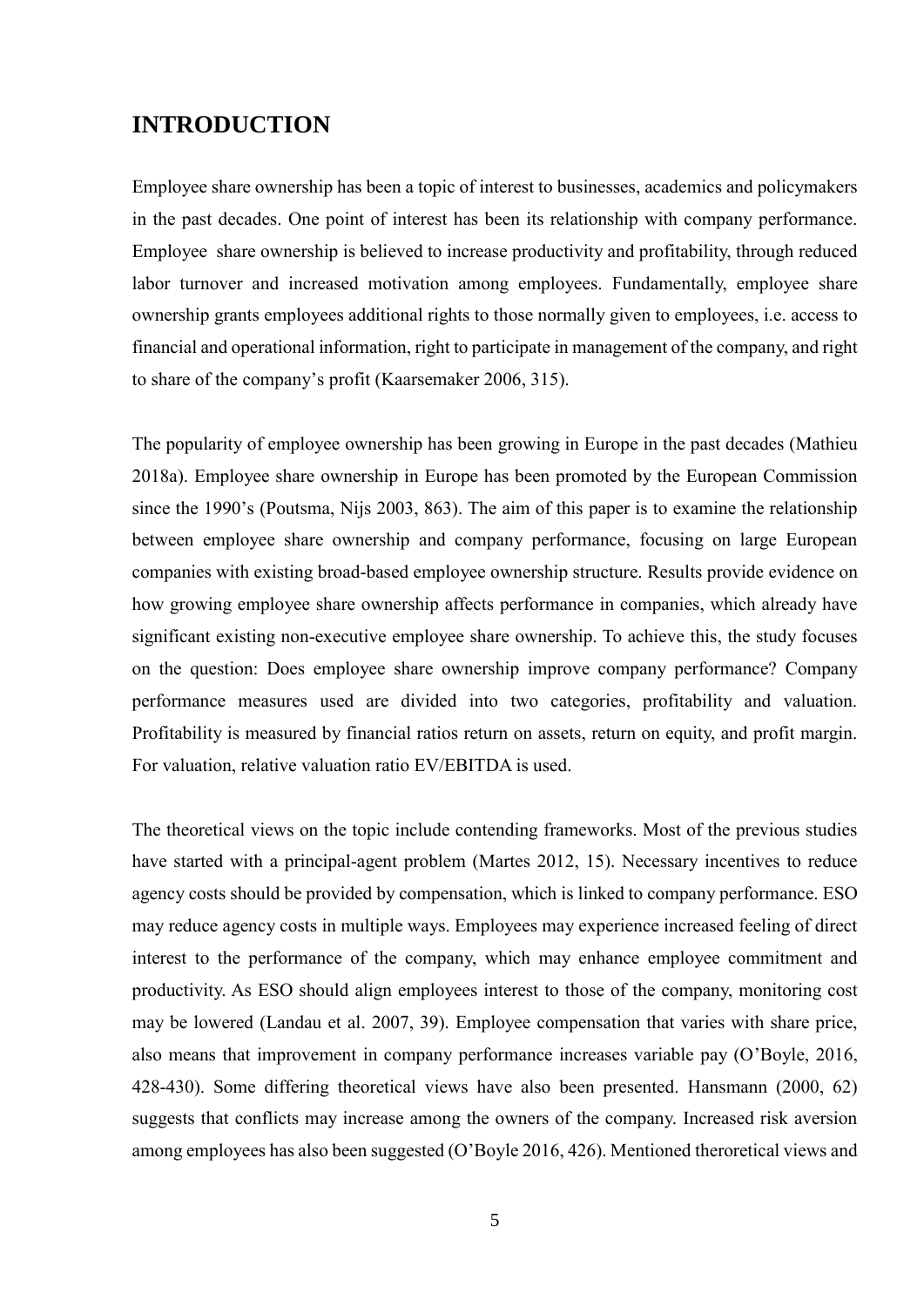alternative frameworks for increased performance are presented in the paper. To test these theoretical views, following hypotheses was formulated.

Hypotheses:

- H1: Employee share ownership is associated with improved company profitability
- H2: Employee share ownership is associated with improved company valuation

In order to assess the relationship between employee share ownership and company performance, a regression analysis based on panel data is conducted. The employee ownership data used in the research is derived from the 2019 version of the European Federation of Employee Share Ownership database. Data for financial ratios is obtained from Orbis and Eikon databases. Additional data for control variables is obtained from World bank and Yahoo Finance webpages, and Eikon database. Data from all sources is manually combined into one database, which is added to the paper as appendix 1.

The paper is divided into three main chapters. First chapter "Employee share ownership" contains three sub-chapters, where background information and terminology are introduced. The following sub-chapters consist of theoretical views and previous empirical research on the topic. Second chapter presents data sources and methods used in the research. In the third chapter, data analysis, results, and discussion are provided.

Throughout the writing process, author received a great support from the thesis supervisor Kalle Ahi, and would like to acknowledge his part in completing the paper.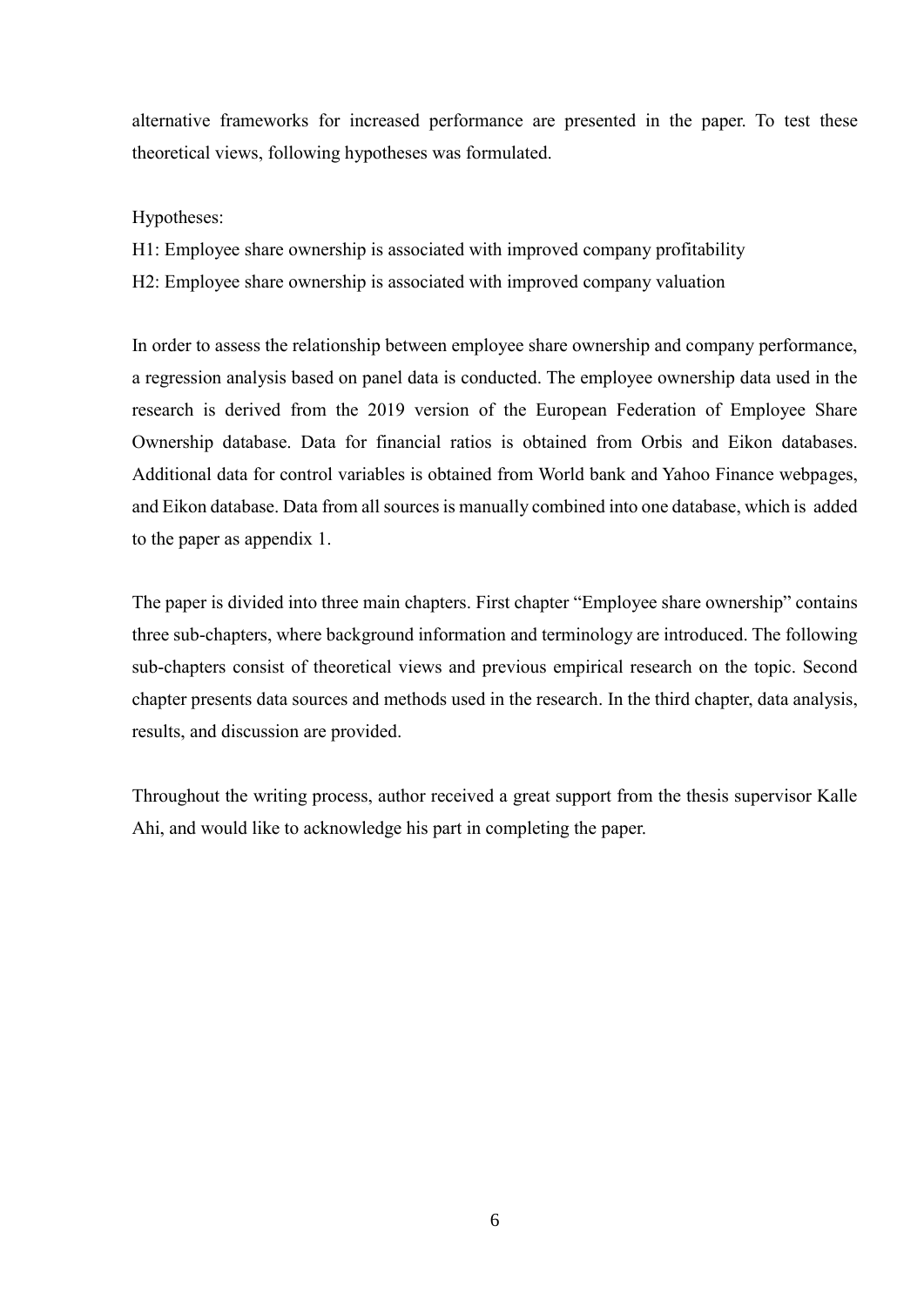# <span id="page-6-0"></span>**1. Employee Share Ownership**

This chapter, divided into three sub-chapters, provides background information about employee share ownership. After background discussion theoretical views and previous empirical research on the topic are presented.

#### <span id="page-6-1"></span>**1.1. Background discussion and terminology**

Employee share ownership (ESO) refers to a situation in which employees own portion of the company they are employed by. It is generally believed to be beneficial for both employees and employers, through increased motivation and productivity (Kurtulus, Kruse 2017, 1). Compensation that varies with company performance should, in theory, provide incentives for employees to improve company performance. There is diversity in form and extent of ESO. Some companies have significant ESO, but only executives and/or managers hold shares. Employee share ownership plans (ESOPs) make share privileges are available to larger selection of employees. Broad-based ESOPs are defined as being available to the whole workforce. In 2018, 87.3% of large European companies had some form of ESOPs, but only 52.3% had broad-based plans in place (Mathieu 2018a). ESO is more prevalent in large and very large companies (Juncker 2009, 24).

| Table 1. Data about employee share ownership 2011-2018 |  |  |  |
|--------------------------------------------------------|--|--|--|
|--------------------------------------------------------|--|--|--|

| % of large European<br>Companies | 2018  | 2017  | 2016  | 2015  | 2014  | 2013     | 2012  | 2011  |
|----------------------------------|-------|-------|-------|-------|-------|----------|-------|-------|
| Having ESO                       | 94,2% | 93,0% | 92,3% | 90.5% | 89,0% | 87,3%    | 85,2% | 83,5% |
| Having ESOP                      | 87.3% | 85,5% | 83,6% | 81,0% | 77,9% | $75.5\%$ | 74.0% | 71,9% |
| Having broad-based ESOP          | 52,3% | 50,7% | 48,9% | 47,1% | 45,0% | 43,8%    | 43,0% | 41,8% |

Source: Mathieu (2018a, 24)

Employee ownership has been promoted by European Commission since 1990's, under the heading Promotion of Employee Participation in Profit and Enterprise Results (PEPPER). The European Commission has varying motives to promoting ESO in Europe. Motives vary from accomplishing wider distribution of wealth generated by companies, to enhacing competitiveness of the European economy (Poutsma, Nijs 2003, 863). Popularity of employee ownership in Europe has kept growing throughout the 21<sup>st</sup> century. Close to  $\epsilon$ 400 billion in value was held by employees in 2018. The number of companies with ESOP has, on average, risen 3 to 4% per year since 2006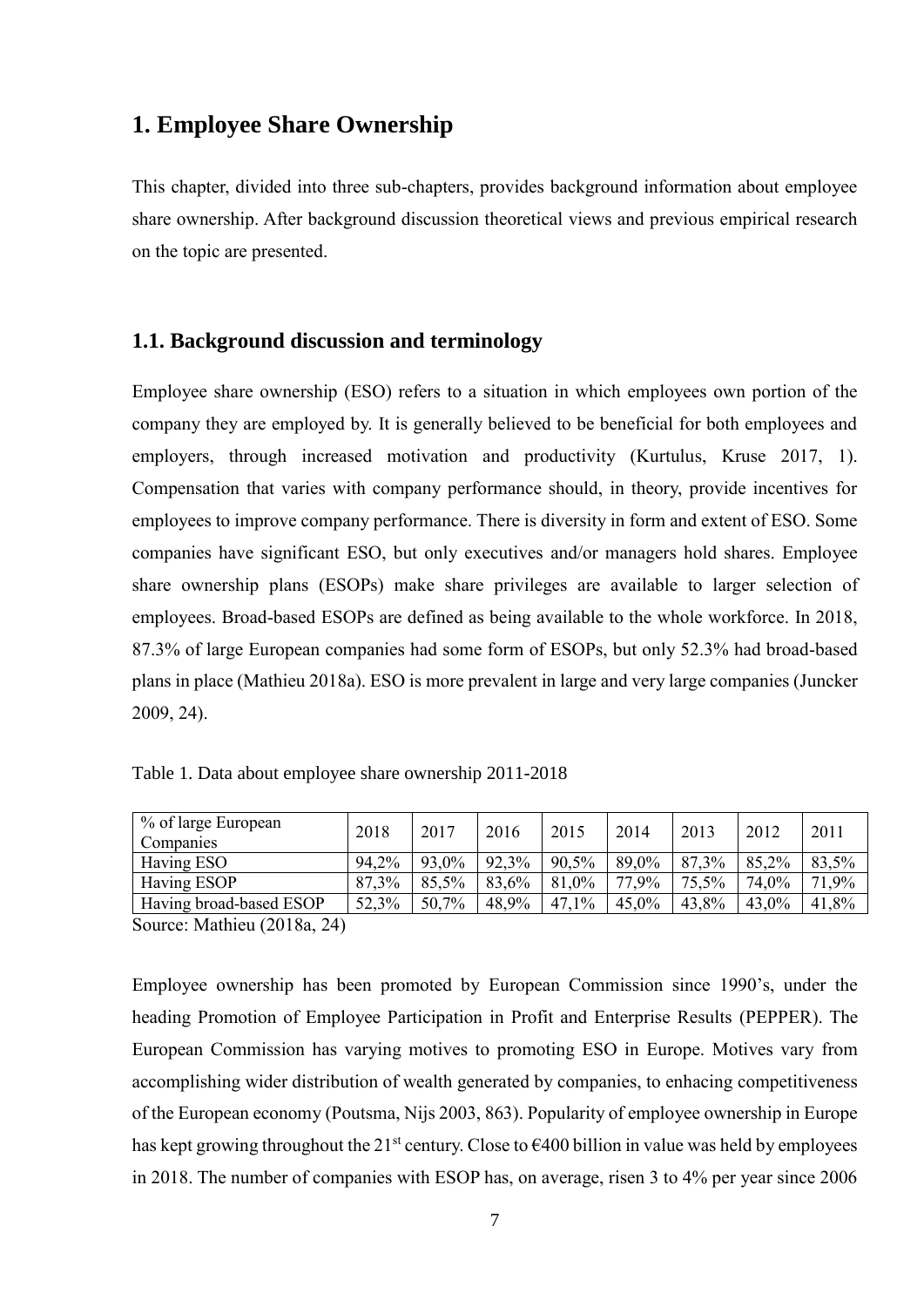(Mathieu 2018a, 8-12). Below table illustrates the growth in employee share ownership from 2011 to 2018, in percentages and in euros.

| Description        | 2018                        | 2017     | 2016     | 2015     | 2014   | 2013   | 2012     | 2011   |
|--------------------|-----------------------------|----------|----------|----------|--------|--------|----------|--------|
| ESO(%)             | 3.11%                       | 3,20%    | 3,20%    | 3,14%    | 3,09%  | 3,08%  | 2,84%    | 2.96%  |
| $ESO(bn \epsilon)$ | 384€                        | 382€     | 317€     | 360€     | 304€   | 266€   | 197 €    | 233 €  |
| % Variation        | $+0.5\%$                    | $+20.4%$ | $-11,9%$ | $+18,6%$ | +14.5% | +34.7% | $-15.4%$ | +19.1% |
| ----<br>__         | $\sim$ $\sim$ $\sim$ $\sim$ |          |          |          |        |        |          |        |

Table 2. Employee share ownership in Europe 2011-2018

Source: Mathieu (2018a, 21)

Eventhough employee ownership and ESOPs have increased in popularity, Europe would need six times more employee owners to be comparable to USA (Mathieu 2018b, 10). Studies focusing on the company performance aspect of ESO have most often used return on assets (ROA), return on equity (ROE), and sales as measures of performance. Only a few studies have included measures of capital market performance to the analysis (e.g. Richter and Schrader 2017). Most studies done on the company performance aspect of ESOPs conclude positive relationship (Kurtulus, Kruse 2017, 7). This paper aims to examine the relationship between company performance and employee ownership, focusing on companies with significant broad-based employee share ownership. Author defines companies with significant broad-based ESO as companies which have broad-based ESOPs in place, with non-executive ESO of above 1%.

### <span id="page-7-0"></span>**1.2. Theoretical views on the topic**

There are contending frameworks on why performance should be improved by employee share ownership. Most of the previous works have started with a principal-agent problem, which is found in most employer-employee relationships. It emerges due to separation between owners of the firm and those who have effective control over the firm (Martes 2012, 15-16). The stated separation of ownership and control creates agency costs for the organization, as the interest of agents (employees) may conflict with that of principals (shareholders). Information asymmetry and imperfect monitoring may lead to agents maximizing their own utility at the expense of principals (Richter, Schrader 2017, 397).

Employee compensation linked to company performance should provide necessary incentives to reduce the agency costs and improve financial performance. ESO can reduce agency costs in multiple ways. Employee's productivity may increase due to increased feeling of direct interest to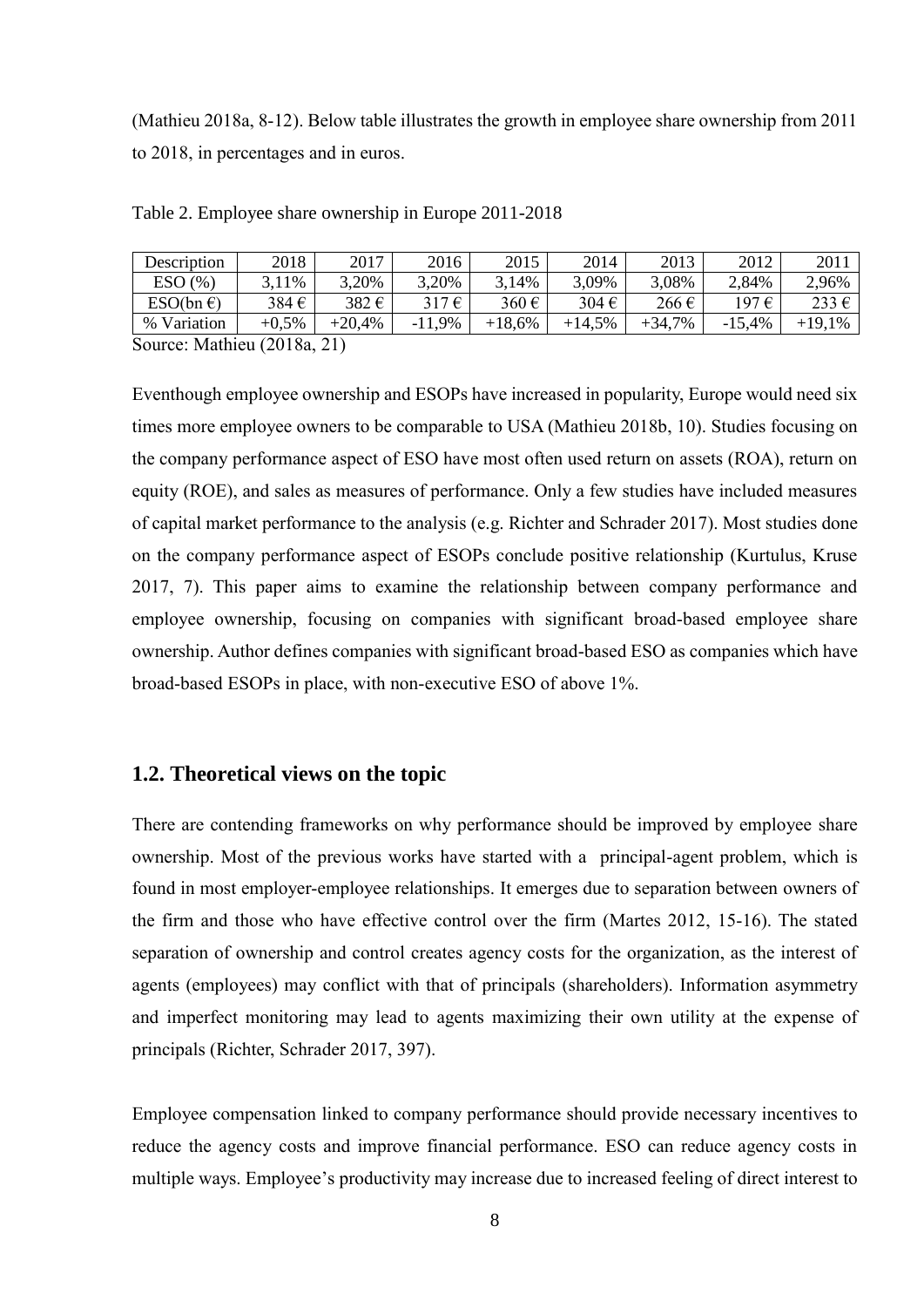the performance of the company, which in turn enhances commitment to the objectives of the company. Monitoring costs can be lowered through ESO, as employees interests are aligned with those of the firm (Landau et al 2007, 39). ESO provides employees incentives to work harder to better communication and cooperation with colleagues and management. Increased employee cohesion could appear as eagerness to develop new skills and lowered turnover rate, which decreases turnover costs for the firm (Martes 2012, 16).

Alternative theoretical views for increased company performance have also been suggested. Property rights approach suggests that employees are unwilling to invest in firm-specific capital unless they have residual rights to assets, meaning the rights to control over and profit from company's underlying assets. Necessary incentives to improve performance might be provided by residual rights to assets. Incentive contracts theory ties increasing company performance to increasing variable pay. As part of employees compensation varies with the stock price, improvement in company performance increases variable pay (O'Boyle, 2016, 428-430). Studies on employee compensation, comparing ESOP and non-ESOP companies, have found that regular compensation is generally on the samel level in ESOP and non-ESOP companies. ESOP compensation seems to come on top of regular compensation (Kruse et al. 2008, 4).

Previous empirical research has found positive relationship between employee ownership and company performance measures, such as return on assets and return on equity, which supports above-mentioned theoretical standpoints. In order to test these theoretical views, following hypotheses was formulated.

#### Hypotheses:

H1: Employee share ownership is associated with improved company profitability

H2: Employee share ownership is associated with improved company valuation

Even though most studies suggest a positive relationship between company performance and ESO, some have suggested that employee ownership can have adverse effects on company performance. Conflicts among the employees may be increased due to differing perceptions of inputs and abilities among the heterogeneous set of employees. This suggests that ESO is more efficient with homogeneous set of employees (Hansmann 2000, 62). Risk aversion of employees could also be increased. As ESO increases, the preference for company stability among employees may increase,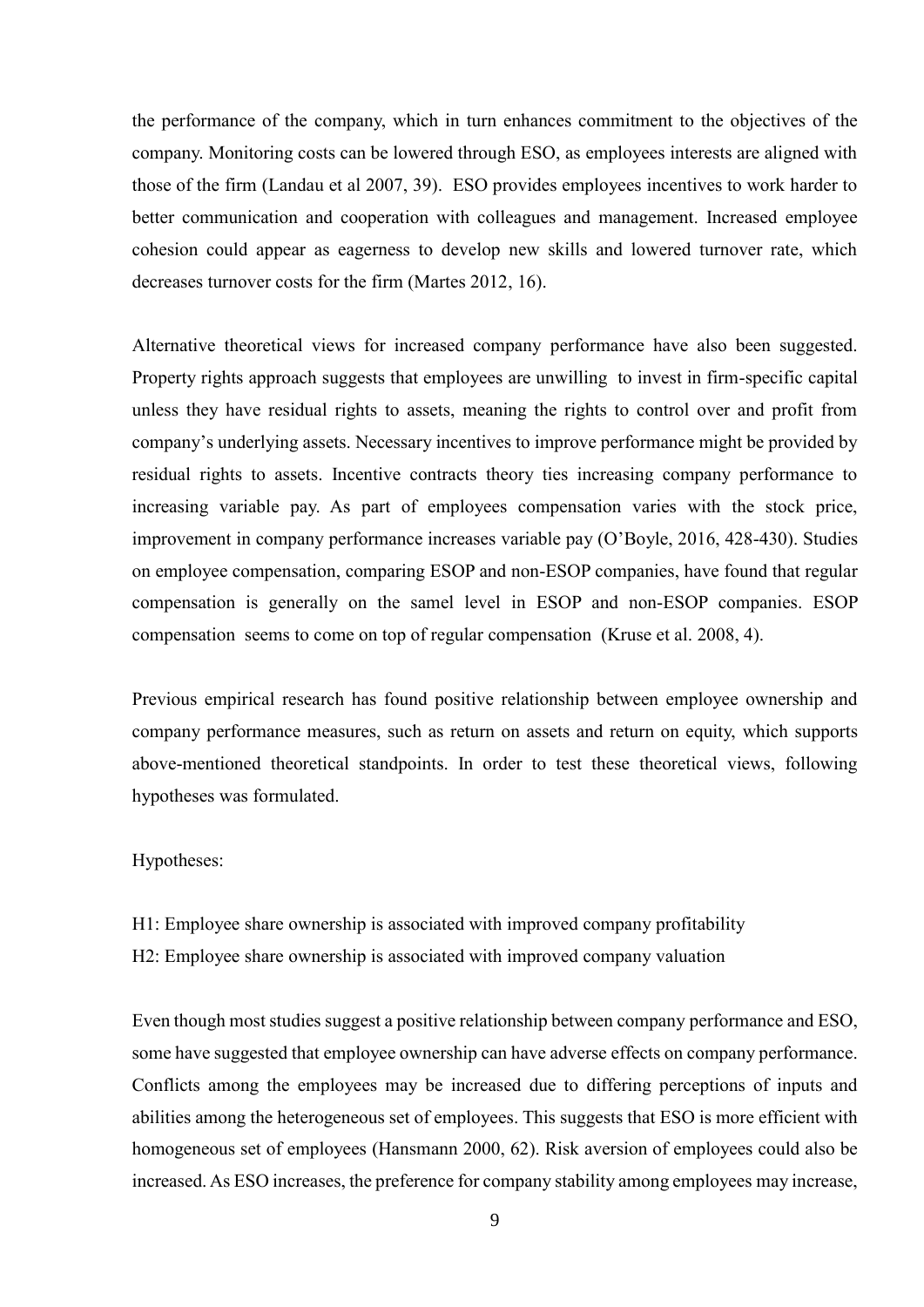as employees have more capital tied to the company (O'Boyle 2016, 430). Shirking is common in principal-agent relationship, and standard economics assume that rational agents shirk (Frey 1993, 1). Many companies also subsidize employee purchases through ESOPs, e.g. employee uses 5% of salary for company stock and company doubles this amount to 10% of salary. As purchases are made from the market, this costs additional money to companies and is out of cash balance. This cash could be used for other purposes. It could also be argued, that ESO is not really tied down to levels of effort exerted by the employee. Some have argued that owning only small proportions of the company shares exposes employees to the risks of ownership but not the gains (Kaarsemaker 2006).

#### <span id="page-9-0"></span>**1.3 Previous empirical research**

There is sizable amount of empirical research assessing the relationship between employee ownership and organisational performance. Most of the previous research has focused on US and UK (Martes 2012, 7). Douglas Kruse is one the most significant authors on the topic of employee ownership, and has been an author or a co-author on multiple studies on the topic. In 1995, he published a paper together with Joseph Blasi, reviewing 27 studies on the topic of employee ownership and company performance. They determined that while most studies indicate better performance under higher levels of ESO, almost no studies found worse performance (Kruse, Blasi 1995). In 2017, he co-authored a research together with Fidan Ana Kurtulus. In literature review of this research, it was concluded that two-thirds of 129 studies reviewed found favorable effects relating to ESO, while only one-tenth found negative effects (Kurtulus, Kruse 2017, 9). So relatively few studies have found that ESO negatively affects company performance. One example is study done by Elhayek and Petrovic-Lazarevic (2005), who found that companies with lower ESOP participation rates exhibited higher profitability and better share performance, contradicting existing literature. More recent finding of negative effect comes from Martes (2012). In his research, Martes looked at six performance measures (ROA, ROE, sales, profit margin, productivity, R&D) and their relationship to ESO. Martes found negative relationship with productivity and profit margin, which he determined as contradictory findings. In his study, ROA and ROE had positive relationship with ESO. In some of the studies ESO means the percentage held by all employees (including executives), or alternatively just non-executive employees. The relationship with executive compensation and company performance has been extensively studied in the past, and has been found to be significantly associated (Sun et al. 2013, 263). Park and Song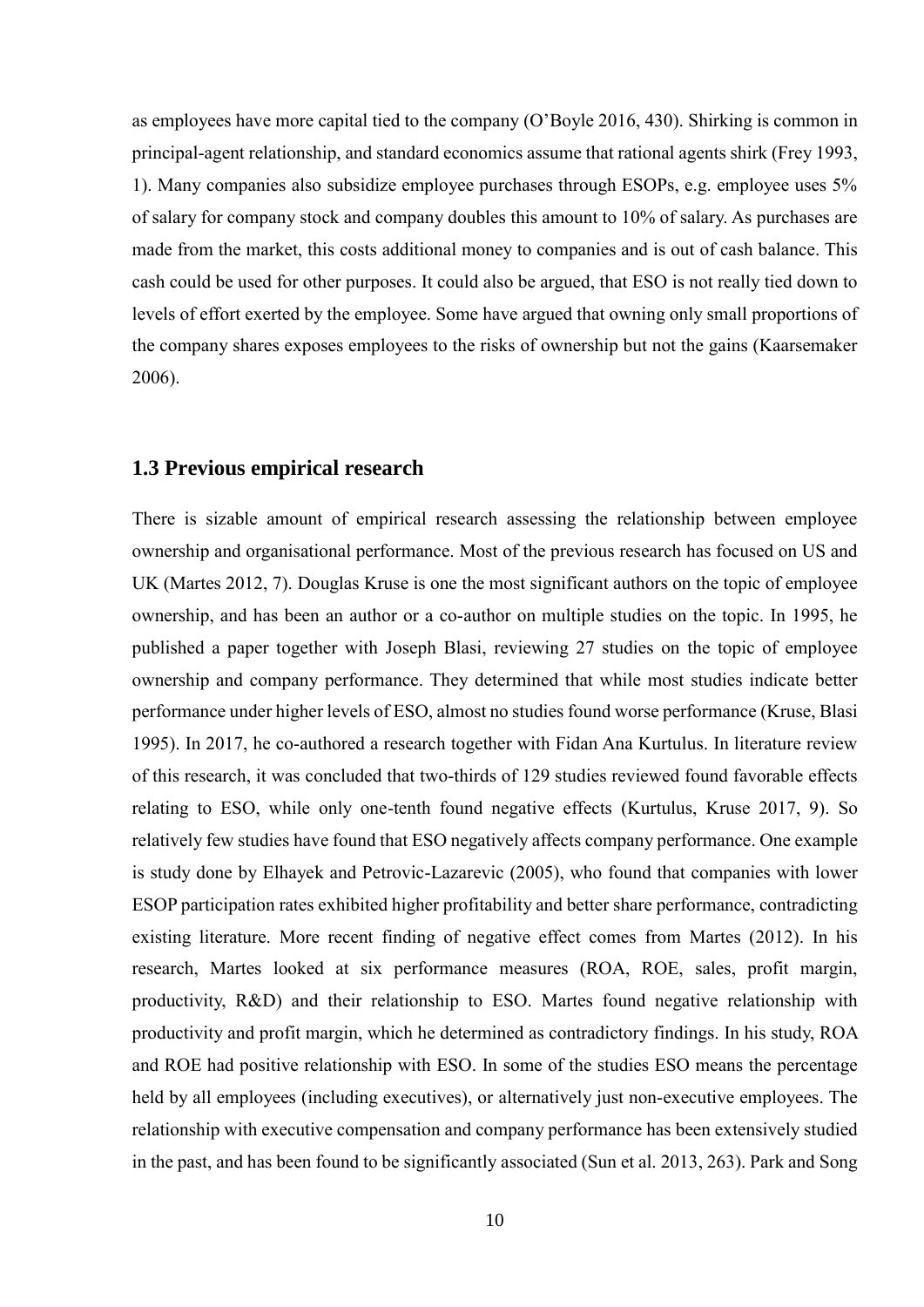(1995, 63) suggest that the improvement in performance of ESOP companies is limited to companies with large outside shareholders.

Multiple studies have found country specific differences on ESO usage and effects. Richter and Schrader (2017) found differences in broad based ESO usage, ESO being most common in UK. While they established positive relationship with ROA and negative relationship with sales per employee, they also found that low levels of ESO were associated with adverse effects in many countries, while positive effects came into effect at higher levels of ESO. In Italy, the positive effects were already noticeable at low levels of ESO. Kim and Patel (2016) analysed a set of 1797 European companies from 2006 to 2014. They found small but significant effects on ROA, conditional on country.

Generally, literature on the topic has found that ESO is positively associated with company performance. This paper aims to provide further evidence on ESO and performance in Europe. There is a number of existing research on the topic of ESO and company performance, but this paper looks into how performance measures response to changing levels ESO in companies which already have significant broad-based ESO.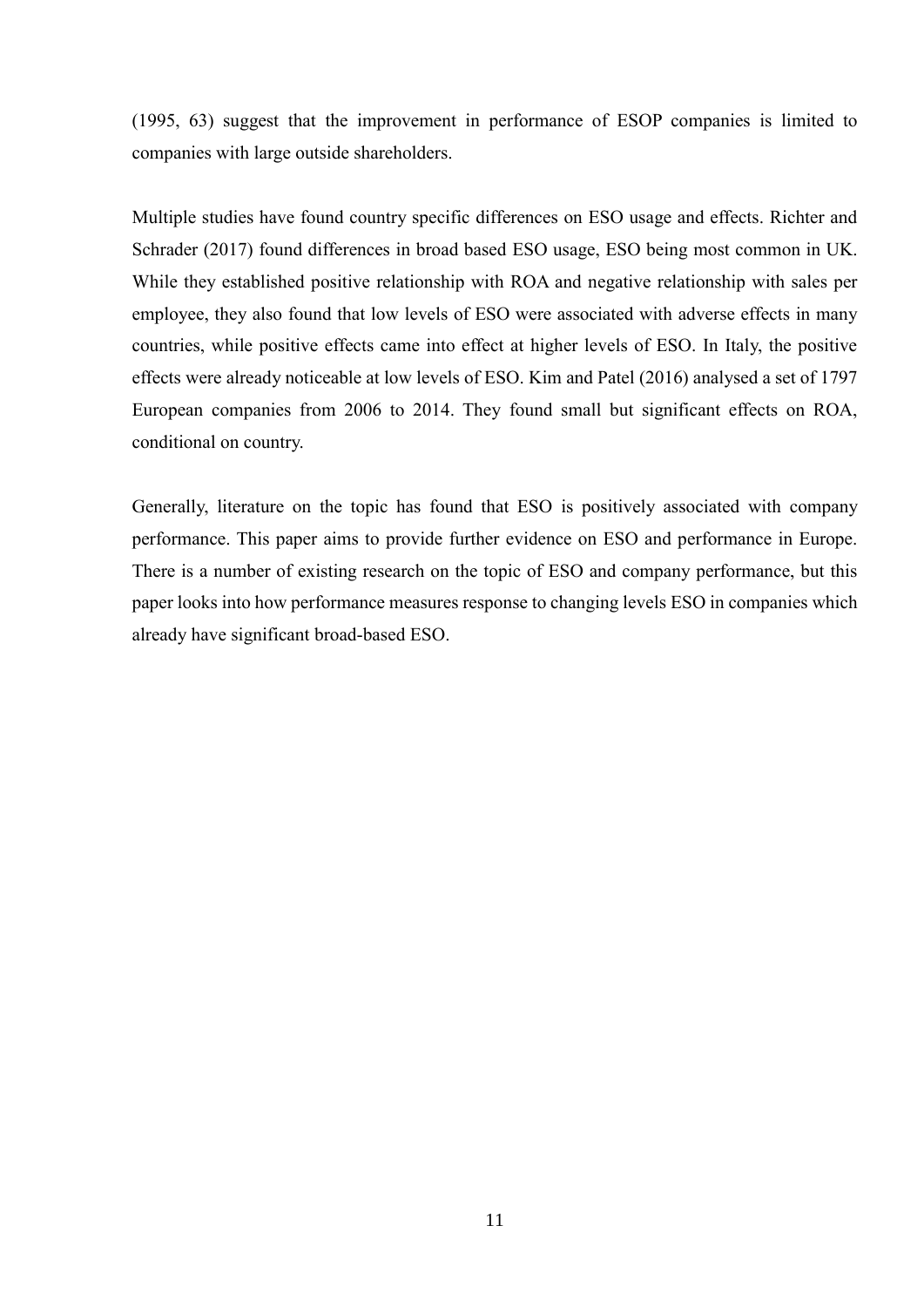# <span id="page-11-0"></span>**2. Data and Methodology**

This chapter describes the data and methods used in the study. The employee ownership data being used is from the 2019 version of European Federation of Employee Share Ownership (EFES) database. The financial performance data is sourced from Orbis and Eikon databases. For the purposes of the paper, ESO is used as independent variable and company performance measures as dependent variables. Data for control variables was obtained from multiple sources, and are briefly described under "Data" sub-chapter, and further explored under "Methods" sub-chapter. Full database used for the calculations can be found in Appendix 1.

#### <span id="page-11-1"></span>**2.1. Data**

Relevant ESO data was gathered from 2019 version of EFES database. EFES database consists of 2747 European companies, including all publicly traded companies with market capitalization of  $\epsilon$ 200 million or higher. These listed companies represent 25% of all listed European companies, but 99% in terms of market capitalization. The database gathers both qualitative and quantitative data, of which quantitative data is used in this paper. Quantitative data used includes total employee share ownership and capitalization held by non-executive employees. The data is timely and highly accurate, as it is produced by companies in their annual reports and has been annually updated since 2006 (Mathieu 2018a, 37). Past versions of the EFES database have been used by previously mentioned Martes (2012), Richter and Schrader (2017), and Kim and Patel (2017), among others. Martes used a sample of 100 largest firms listed while Richter and Schrader focused on top five largest economies in Europe. Kim and Patel used a broader sample of 1797 companies from 31 countries.

As UK has one of the highest ESO usage rates in Europe, UK companies have taken a large part of the sample in many of the previous studies done (e.g. Richter, Schrader 2017). Previous research has also found country specific differences on how ESO reflects on performance and there is a possibility of UK skewing the results. Therefore, this study uses data only from current EU member states. EFES separates ESO to five categories based on the amount of total market capitalization held by employees: 1. Insignificant (ESO<1%) 2. Significant (ESO>1%), 3. Strategic (ESO>6%), 4. Determining (ESO>20%), 5. Controlling (ESO>50%) (Mathieu 2018a,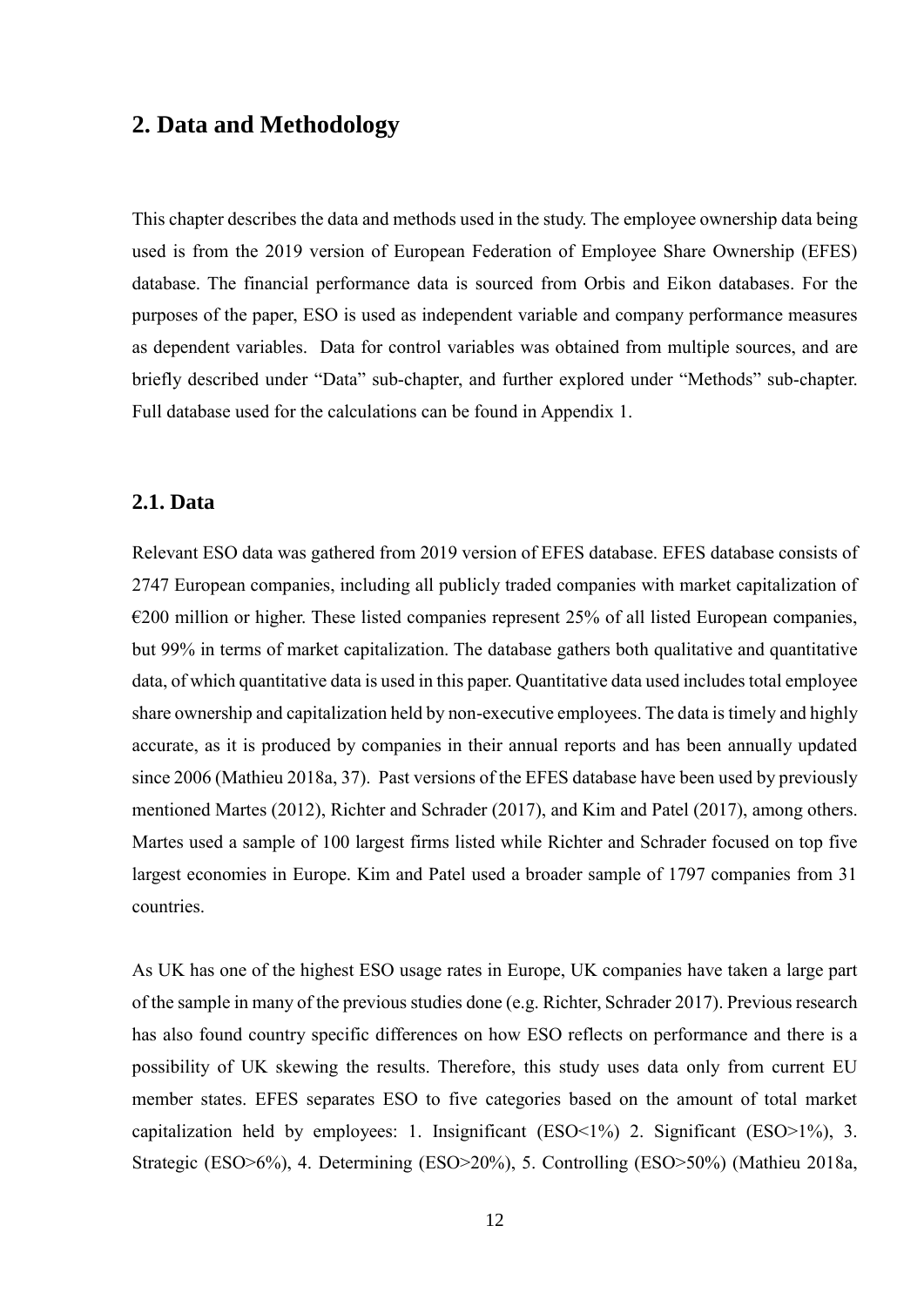26). As mentioned in the first chapter, amount of companies having ESO is much larger than amount of companies having broad-based ESOPs and the effects of ESO differ depending on the level and structure of ownership. Only companies with significant non-executive ESO in 2018 were included in the final sample of this study, in order to test how broader selection of employee owners affects company performance. Furthermore, only companies which had some form of ESOP in place before the period of the study were considered. The period of the study is from 2011 to 2018. All industries, but financial industry, were included. After above mentioned criteria, 208 companies were left.

The financial ratios chosen to measure company profitability were ROA, ROE, profit margin. Company valuation is measured by EV/EBITDA. Ratios were imported from Orbis database, which is a global database with information on over 65 million companies around the world (van Dijk 2011, 1). This was done by entering ISIN codes of selected companies from EFES dataset to Orbis, and exporting the data as an Excel file. File was then combined with EFES data by the author. Ratios were not available for all of the 208 companies, which further reduced the sample size to 180 companies. ROA (net income/total assets) was chosen because it describes how profitable a company is in relation to its total assets, which means it is not as dependent on company leverage as ROE. Most of previous research on the topic has included ROA or ROE as a company performance measure (e.g. Martes 2012, Richter and Schrader 2017, Kim and Patel 2016). Previous research has concluded that ESO has positive impact on ROA and this paper aims to further examine this relationship. Second performance measure, ROE (net income/shareholder's equity), is included in the paper because it depicts company performance in relation to equity held by shareholders. For the purposes of the paper, this is relevant performance measure, as it depicts profitability from investors' (i.e. employee owners) point of view. Profit margin (net income/revenue) was the last profitability ratio chosen to measure company performance. Martes (2012) found that ESO has negative effects on profit margin. Profit margin describes the amount of profit company makes per euro of sales, and is expressed as percentage. In order to measure company valuation, EV/EBITDA ratio was chosen. This ratio compares company's value to its cash earnings. EV/EBITDA was chosen instead of EV/EBIT as Nissim (2019, 14) mentions that companies may manipulate interest capitalization which affects EBIT calculation. EBITDA excludes depreciation and thus avoids these misinterpretations. Valuation ratio was included in the paper as most of the previous studies done on the subject have focused on profitability ratios. With ESO, part of employees salary varies with stock price, so it is expected that higher ESO associates with higher relative valuation. There is also some empiricial support for positive relationship with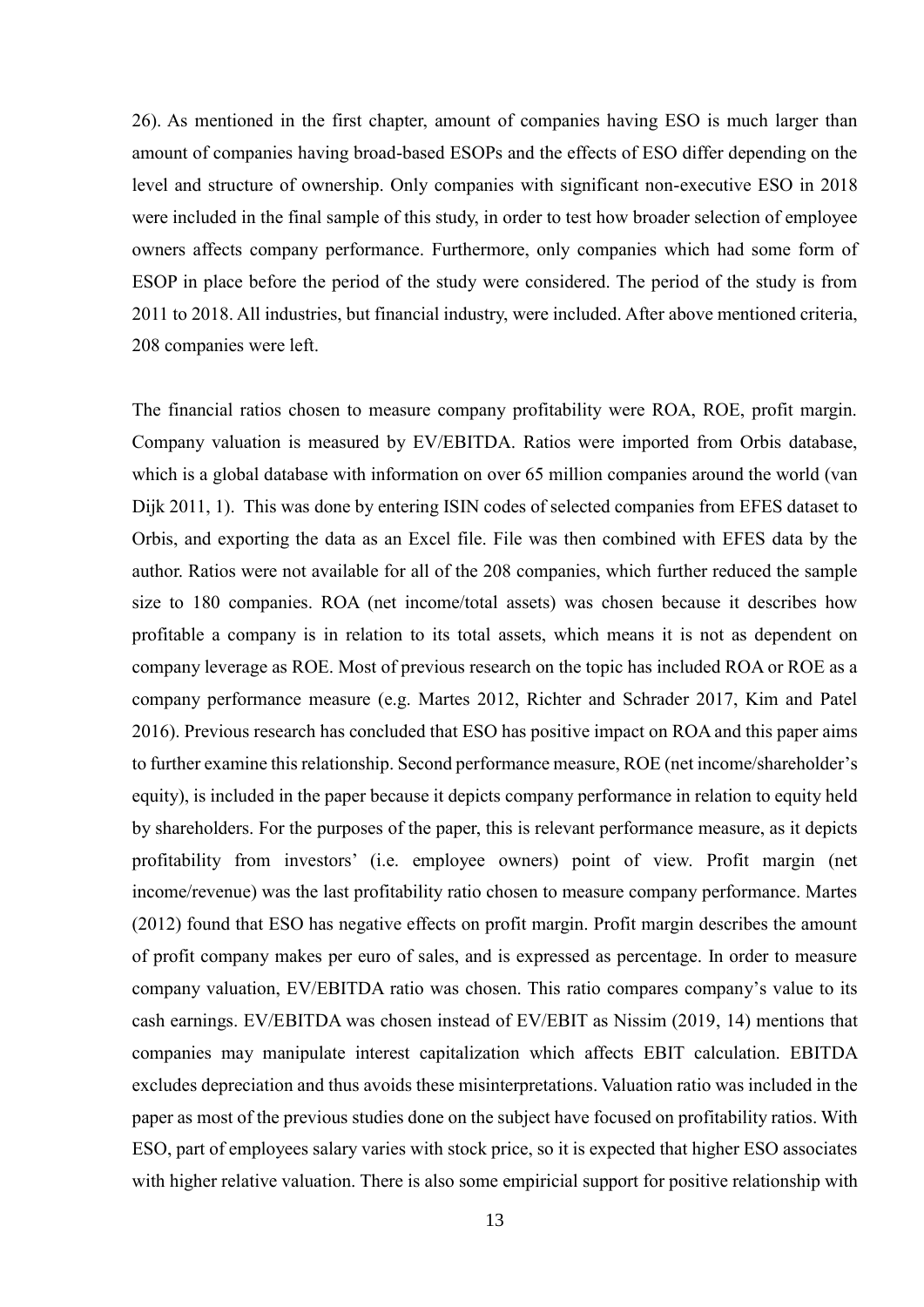relative valuation ratios (e.g. Richter, Schrader 2017, Park and Song 1995). Typology of the companies in the final sample is presented in the following figure.



Figure 1. Typology of companies in the final sample Source: European Federation of Employee Share Ownership 2019 Database

As seen from the figure, large majority (70%) of the companies in the sample have ESO between 1% and 6%. 18.88% of companies have strategic ESO, while 8.33% have determining ESO. Sample includes five companies which have controlling ESO in 2018. Kruse and Blasi (1995, 3) define the term "employee owned company" as employees owning over 51% of shares of the company. Therefore, these five companies are the only employee owned companies in the sample. Sample includes only one company which had controlling non-executive ESO. Mentioned company lacked non-executive ownership data for 2018, but 2016 figures are described below.

Table. 3. Controlling ESO percentages

| Company | <b>ESO</b>    | Non-executive ESO |
|---------|---------------|-------------------|
|         | 74.95% (2016) | 63.68% (2016)     |
|         | 71.39%        | $5.04\%$          |
|         | 65.50%        | 2.59%             |
|         | 63.09%        | 4.27%             |
|         | 54.21%        | 1.45%             |

Source. European Federation of Employee Share Ownership 2019 Database

In his paper, Aguinis (2013, 279-280) defines 20 methods of handling outliers. Removing them was chosen by the author. Values above 50% and below -50% were removed for ROA, whereas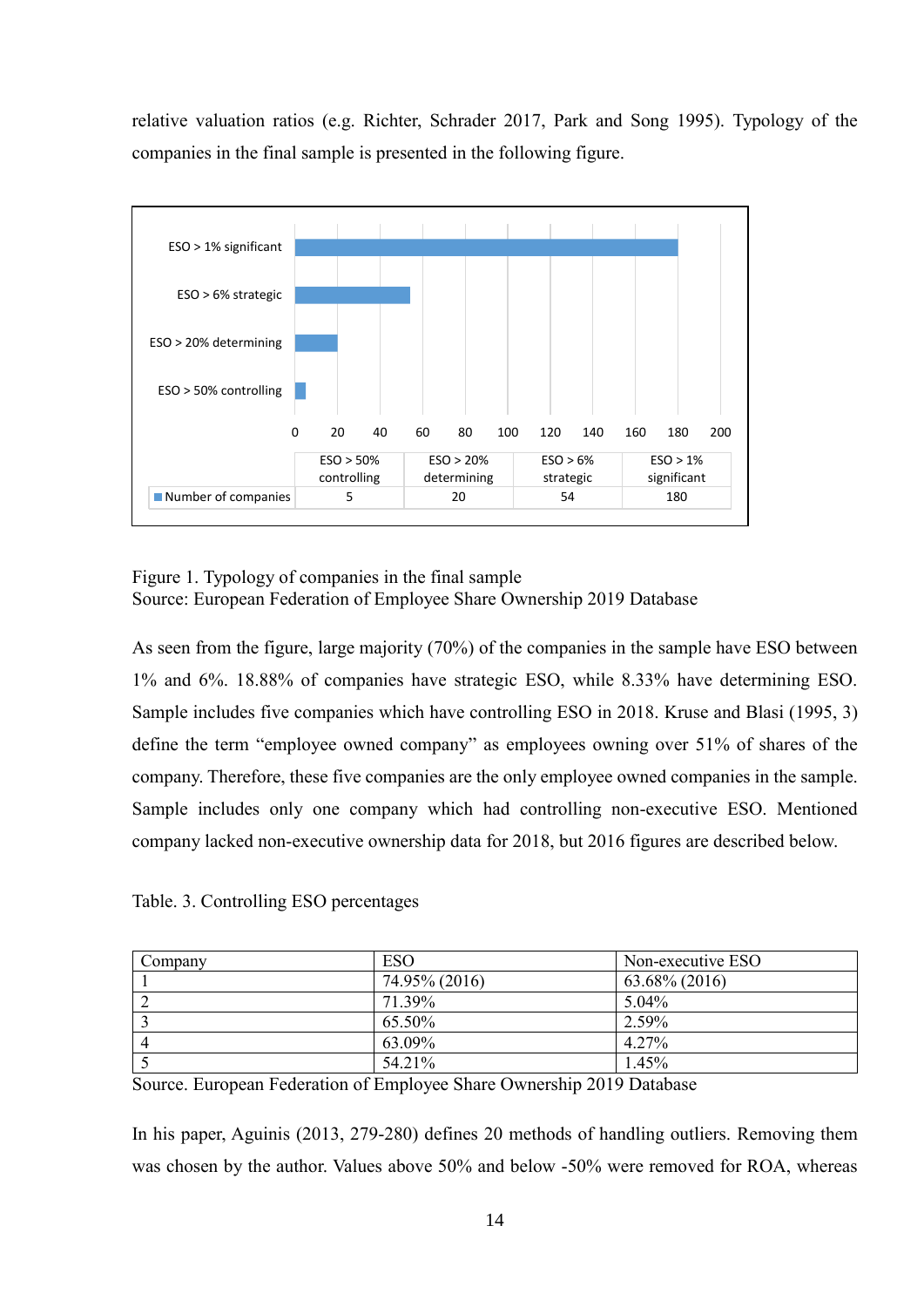for ROE respective values were 100% and -100%. For EV/EBITDA, observations above 30 were removed. For profit margin, observations above 50% and below -50% were removed. For the regression analysis, additional control variables were needed. Control variables include market index returns, GDP growth, company size, debt to equity ratio, and current ratio. Furthermore, dummy variables for country, industry, and dividends paid were used in the analysis, but are not presented in the descriptive statistics. "INDEX" is Euronext 100 stock index that lists 100 largest companies traded in Euronext exchange and "GDP" is EU GDP growth. Index and GDP data was sourced from Yahoo Finance (Finance 2020) and the World Bank (Bank 2020) webpages respectively. Other control variables include company size measured with market capitalization (MCAP), debt to equity ratio (D/E), and current ratio (CURRENT). For D/E ratio, observations above 10 and below -10 were removed as outliers. All variables considered, total of 95 observations were removed from the dataset. After removing outliers, descriptive statistics for the data were calculated. Descriptive statistics include mean, median, standard deviation, minimum and maximum values. Average value of the dataset is described by mean, whereas median is the middle value of the dataset. Variability of the dataset is described by standard deviation (St.dev). Descriptive statistics were compiled by the author and are described in the below table.

|                     | Mean   | Median  | St.Dev   | Min      | Max      |
|---------------------|--------|---------|----------|----------|----------|
| <b>ESO</b>          | 9.66   | 3.21    | 15.16    | 0.01     | 93.26    |
| <b>ROA</b>          | 4.27   | 4.07    | 6.64     | $-45.49$ | 49.82    |
| <b>ROE</b>          | 9.82   | 10.49   | 14.72    | $-99.41$ | 90.17    |
| <b>PM</b>           | 7.73   | 6.76    | 8.96     | $-34.64$ | 47.26    |
| <b>EVEBITDA</b>     | 8.80   | 7.89    | 4.40     | 0.52     | 28.63    |
| <b>INDEX</b>        | 2.8    | 6.77    | 11.47    | $-17.26$ | 15.92    |
| <b>GDP</b>          | 1.49   | 1.95    | 1.15     | $-0.74$  | 2.73     |
| <b>MCAP</b>         | 8576.1 | 1813.77 | 17970.31 | 0.90     | 142762.2 |
| D/E                 | 1.82   | 1.45    | 1.51     | $-8.00$  | 9.19     |
| <b>CURRENT</b>      | 1.62   | 1.35    | 1.47     | 0.23     | 27.49    |
| <b>Observations</b> |        |         |          |          | 15283    |

Source. Author's calculation based on data from Appendix 1 Notes.

- 1. Market capitalization measured in thousands  $(\epsilon)$
- 2. Index and GDP are expressed as growth percentages

As seen from the table, the range of ESO is quite large. The average ESO is 9.66%, which is higher than 2018 average ESO of 3.11% in large European listed companies (Mathieu 2018a, 21). Median of the dataset is close to the average ESO of European companies. Reason why average ESO is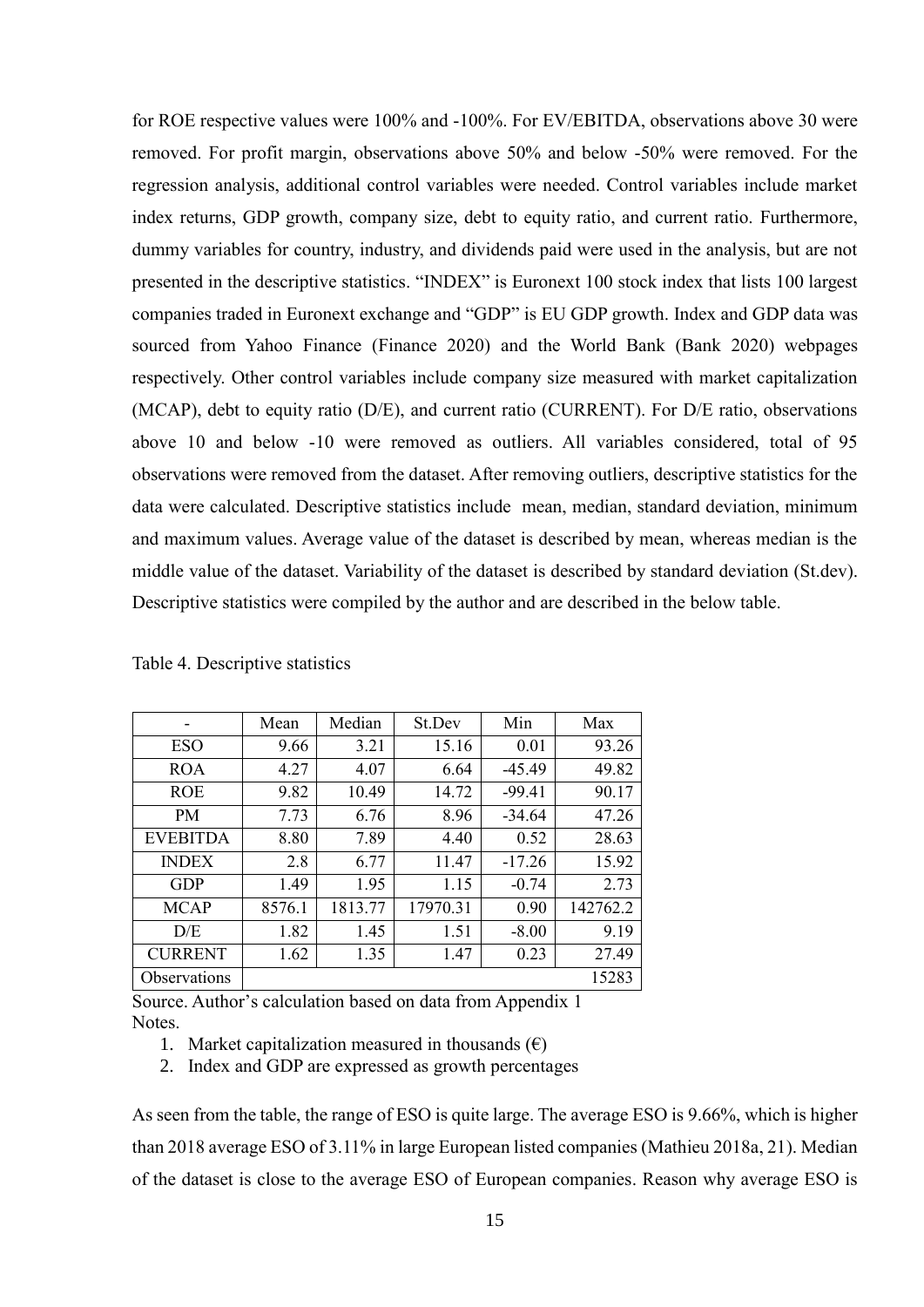significantly higher for the sample may be the criteria used for the sample. As only companies with significant non-executive ESO is included, higher average ESO is expected. EFES database only includes listed companies with over 200 million euros of current market capitalization. Sample includes companies which have gained significant value during the study period. For this reason, the range and standard deviation are quite high for market capitalization. For most variables, mean and median are close to each other, which implies a symmetrical distribution.

Highly correlated independent variables should not be included in same statistical model due to multicollinearity issues that may arise. Multicollinearity presents a threat to appropriate specification and effective estimation of causal relationship generally looked for through the use of regression approach (Farrar, Glauber 1967, 93). Correlation coefficient of one means that variables are perfectly linearly correlated. Closer to zero the weaker the correlation. Correlation coefficient can also be a negative number, meaning that the variables have negative relationship. Taylor (1990, 37) clasifies correlation coefficients as in following table.

Table. 5. Correlation classification

| low or weak correlation        | ${}_{0.35}$   |
|--------------------------------|---------------|
| modest or moderate correlation | $0.36 - 0.67$ |
| strong or high correlation     | $0.68 - 0.9$  |
| very high correlation          | $0.9 -$       |
| $T = 1$ $1000$ $27$<br>$\sim$  |               |

Source. Taylor 1990, 37

Correlation coefficient matrix was compiled by the author, in order to test correlations between independent variables. Descriptive statistics include market capitalization as a monetary value, but the variable used in the data analysis is logarithm of market capitalization. Therefore, correlation coefficient was calculated for logarithm of market capitalization.

Table. 6. Correlation coefficient matrix

|                | <b>ESO</b> | <b>INDEX</b> | <b>GDP</b> | <b>MCAP</b> | <b>CURRENT</b> | D/E |
|----------------|------------|--------------|------------|-------------|----------------|-----|
| <b>ESO</b>     |            | -            |            |             | -              |     |
| <b>INDEX</b>   | 0.01       |              |            |             |                |     |
| <b>GDP</b>     | $-0.014$   | $-0.412$     |            |             | -              |     |
| <b>MCAP</b>    | $-0.278$   | 0.032        | 0.111      |             |                |     |
| <b>CURRENT</b> | $-0.022$   | 0.0148       | 0.051      | $-0.183$    |                |     |
| D/E            | 0.069      | $-0.009$     | $-0.009$   | 0.115       | $-0.262$       |     |

Source. Author's calculation based on data from Appendix 1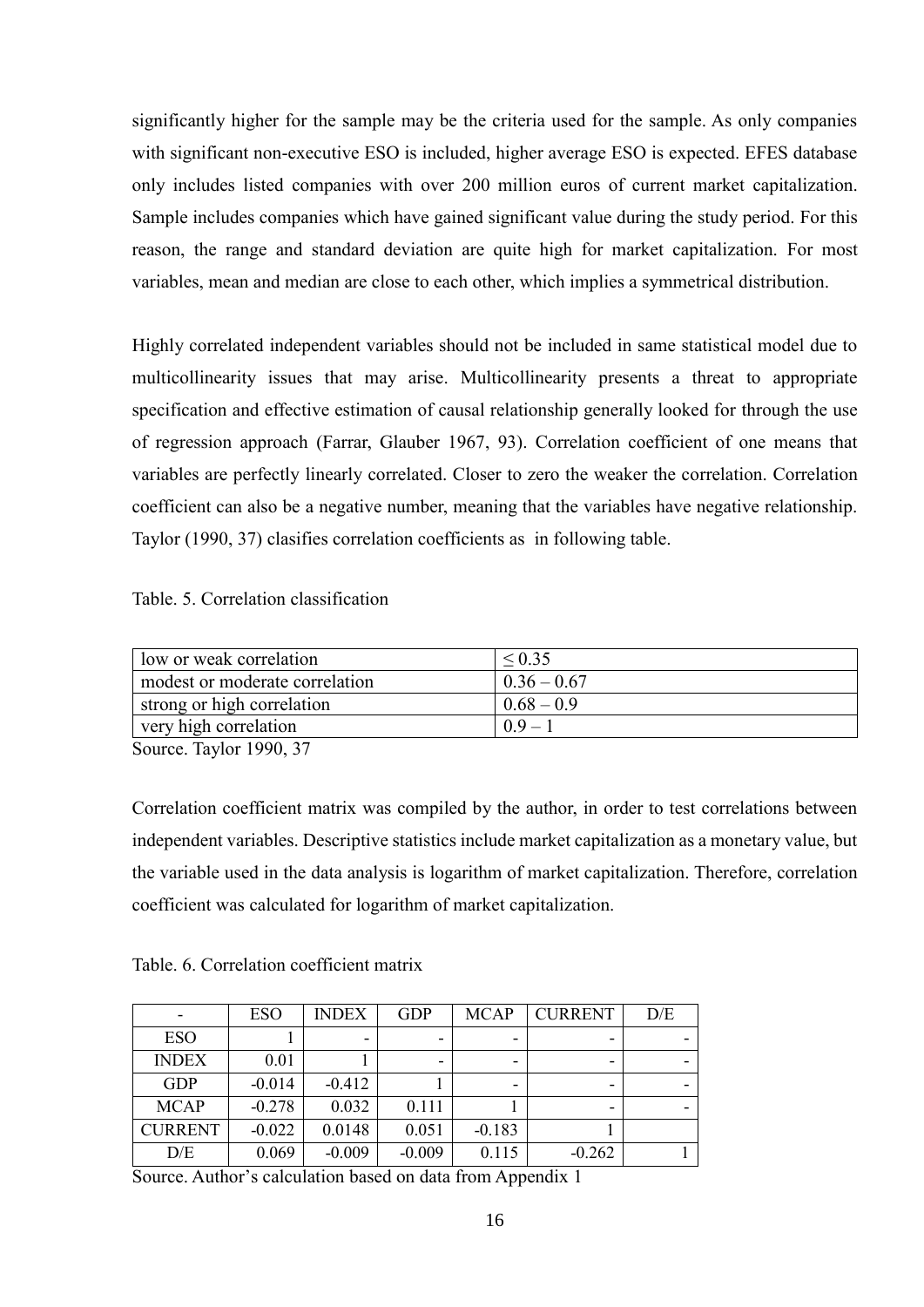Generally, variables with low to modest correlation with each other can be included in the same model. As can be seen from table. 6., market index returns and GDP growth both have similar relationship with D/E ratio. However, market index returns and GDP growth have only modest correlation, which means that they can be included in the same model. Out of the control variables, GDP, market capitalization, and current ratio have negative correlation with ESO. Market capitalization has the highest negative correlation coefficient. It can interpreted that when company size increases, the average capital held by employees decreases, for the companies included in the sample. It could also be interpreted that as ESO increases, company valuation decreases. Other interesting result is that GDP growth and market index returns have a negative correlation during the period of the study. As all variables have only low or modest correlation between each other, all of them can be included in the same regression model.

#### <span id="page-16-0"></span>**2.2. Methods**

For the purposes of this paper, a regression analysis was conducted to examine the relationship between ESO and company performance. Regression analysis is a statistical, predictive modelling technique used to study the relationship between a dependent (response) variable and one or more independent (explanatory) variables (Chatterjee, Hadi, 2015, 1). In this paper, a multiple regression analysis is conducted. Panel data, which is used in this paper, is typically set in long format (Brüderl 2015, 328). It is most commonly analysed with either fixed effects (FE) model or random effects (RE) model. One of the conditions to use RE model is that random sample must be taken from the population (Sheytanova 2014, 8-9). This study uses selected sample, and therefore FE model is used to analyse the data. In addition, Hausman test also pointed to the use of FE model.

One factor that supports usage of FE model, is that it can deal with unobserved heterogeneity (Sheytanova 2014). Results of FE model are not generalization of full population, only the sample chosen. FE model includes stable subject specific component  $\alpha_i$ , which are unobserved by the researcher. FE estimation builds on below model, where it is assumed that dependent variable Yit is continuous, and independent variables  $X_1, \ldots, X_K$  can be measured on any range. Y<sub>it</sub> stands for observed outcome of subject i at time t. Intercept  $\alpha$ , used in standard regression models, is dropped due to collinearity with subject-specific errors  $\alpha_i$ . Error term  $\varepsilon_{it}$  varies over time and across subjects. Such error term decomposition is formally always possible, but can only be identified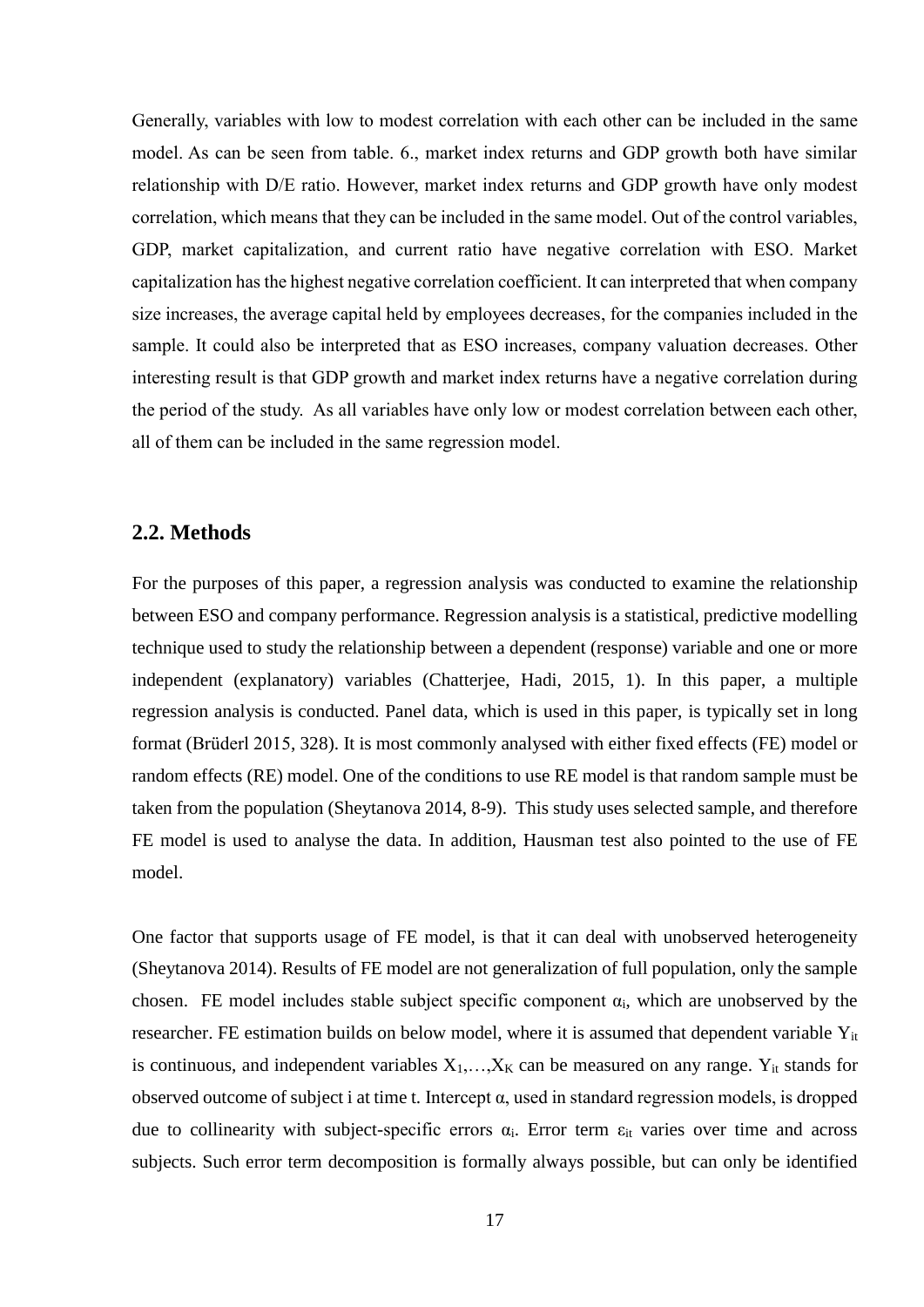when panel data is available. This is due to subject-specific characteristics, which may only be inferred from repeated observations (Brüderl 2015, 328).

 $Y_{it} = x_{it} \beta_i + \alpha_i + \varepsilon_{it}$  (1) where  $Y_{it}$  = Dependent variable (i = subject, t = time index)  $X_{it}$  = Vector of independent covariates  $\beta_1$  = Vector of corresponding estimated parameters  $\alpha_i$  = Subject-specific errors (e.g. fixed effects)  $\varepsilon_{it}$  = Idiosyncratic error term

For the purposes of this paper, ESO is used as an independent variable and company performance measures as dependent variables. Several control variables were also added to the model, in order to isolate the true effect of ESO on company performance. Market index returns (Euronext100), is included to account for overall market sentiment, and the effect it may have on company performance, especially EV/EBITDA. GDP is included to capture overall economic cycle and its impact on company performance. Country may have significant effect on performance or ESO usage, due to differences in market characteristics, legislation or the existence of supporting organizations (Richter, Schrader 2017, 14). Country dummies were used to account for country specific differences. Employee ownership is common in France and EFES is French organization, due to which the sample of the study is heavily occupied by French companies (109/180). France was used as a base for country dummies, meaning dummies were created for each country except for France. This was done to avoid perfect multicollinearity.

In order to properly test the hypotheses, additional company specific control variables were included in the model. Company size may have significant effect on company performance, due to economics of scale and market power reasons (Richter, Schrader 2017, 13), and it was added to control for its effect on company performance. For the purposes of the analysis, company size is measured with logarithm of market capitalization. Another factor which may significantly influence company performance is company profile. Dummy variable for dividends was added to keep track of company profile, whether it is a growth stock or value stock company. Dummy variable has a value of 0 for years when company did not pay out dividends, and value of 1 for years when company paid dividends. Debt to equity ratio was included as a control variable, as high levels of debt may influence financial ratios (Richter, Schrader 2017, 13). Current ratio, which measures company liquidity by dividing its current assets with its current liabilities, was used to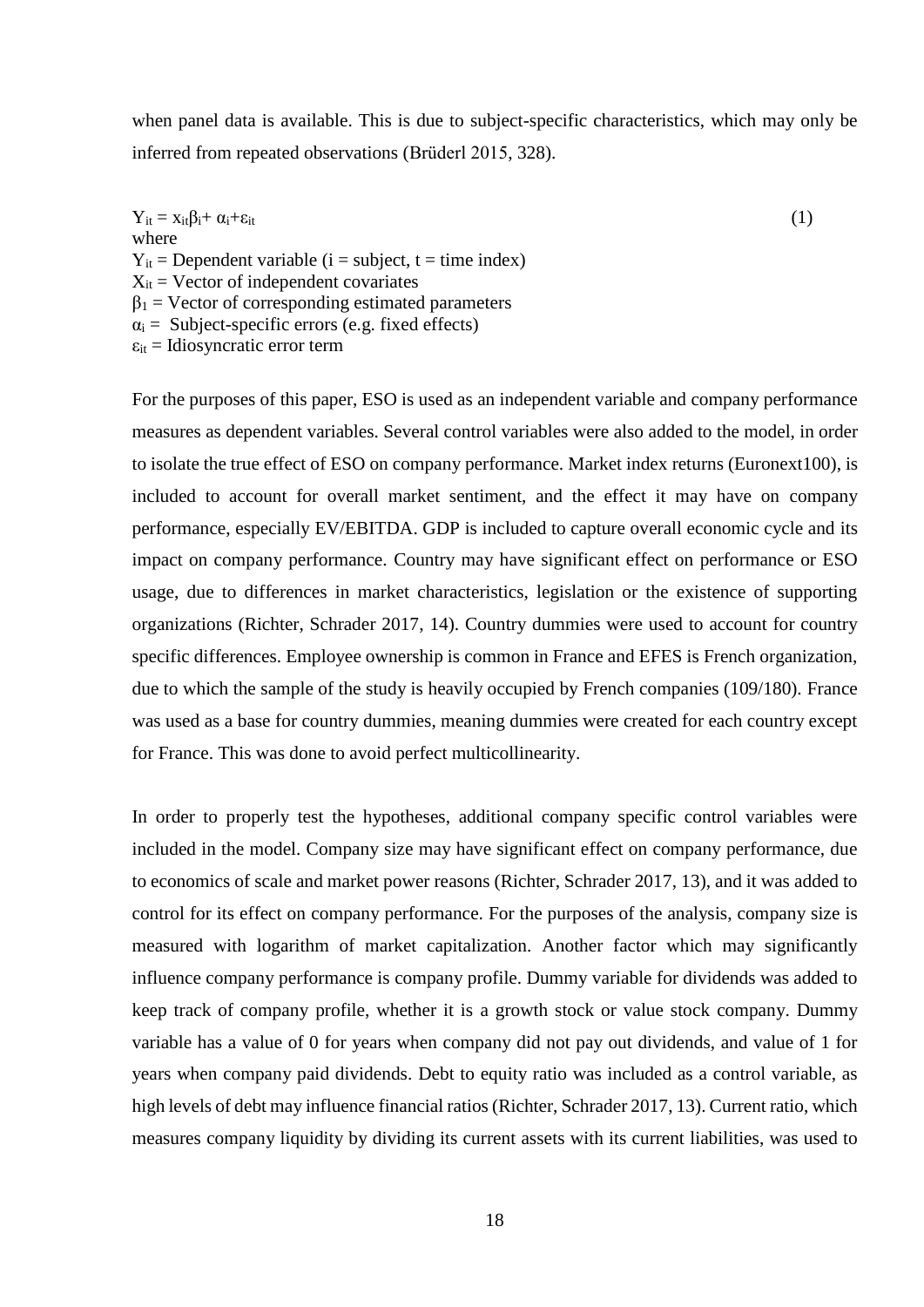control for company liquidity. Furthermore, dummy variables for industry were included. The full empirical specification of the fixed effects model, in terms of this study, is presented below.

Company performance<sub>t</sub> =  $\alpha_i + \beta_{i1}ESO_{it} + INDEX_{it}$ , GDP, MCAP, D/E, CURRENT, DIVIDENDS,  $COUNTRY$ , INDUSTRY+ $\varepsilon_{it}$  (2) where Company performance =  $ROA$ , ROE, PM, EV/EBITDA (t = time index)  $\alpha_i$  = Constant  $\beta_{i1}$  = Coefficient (i = company)  $ESO = Independent variable$ ε = Error term

In order to accurately assess the regression results, a significance level needed to be determined. Level of significance, or alpha level, was chosen as less than 0.10 by the author. This means that if the p-value of the determinant was below 0.10, determinant was statistically significant for the model. The issue of endogeneity was also accounted for in the study. Endogeneity may occur when a predictor variable in the model is correlated with the error term. Generally it can appear in three forms, simultaneity, omitted variables and measurement error. Omitted variable means that error term, a variable not included in the analysis, is correlated with one of the regressors. Measurement error is when there is a measurement error in at least one the regressors. Simultaneity implies that dependent variable and at least one of the independent variables are simultaneously determined in the system (Wooldridge, 2009, 512-554). There may be a problem of simultaneity with ESO and performance measures, as they are not expected to have a concurrent effect. Therefore, ESO values are lagged by one year.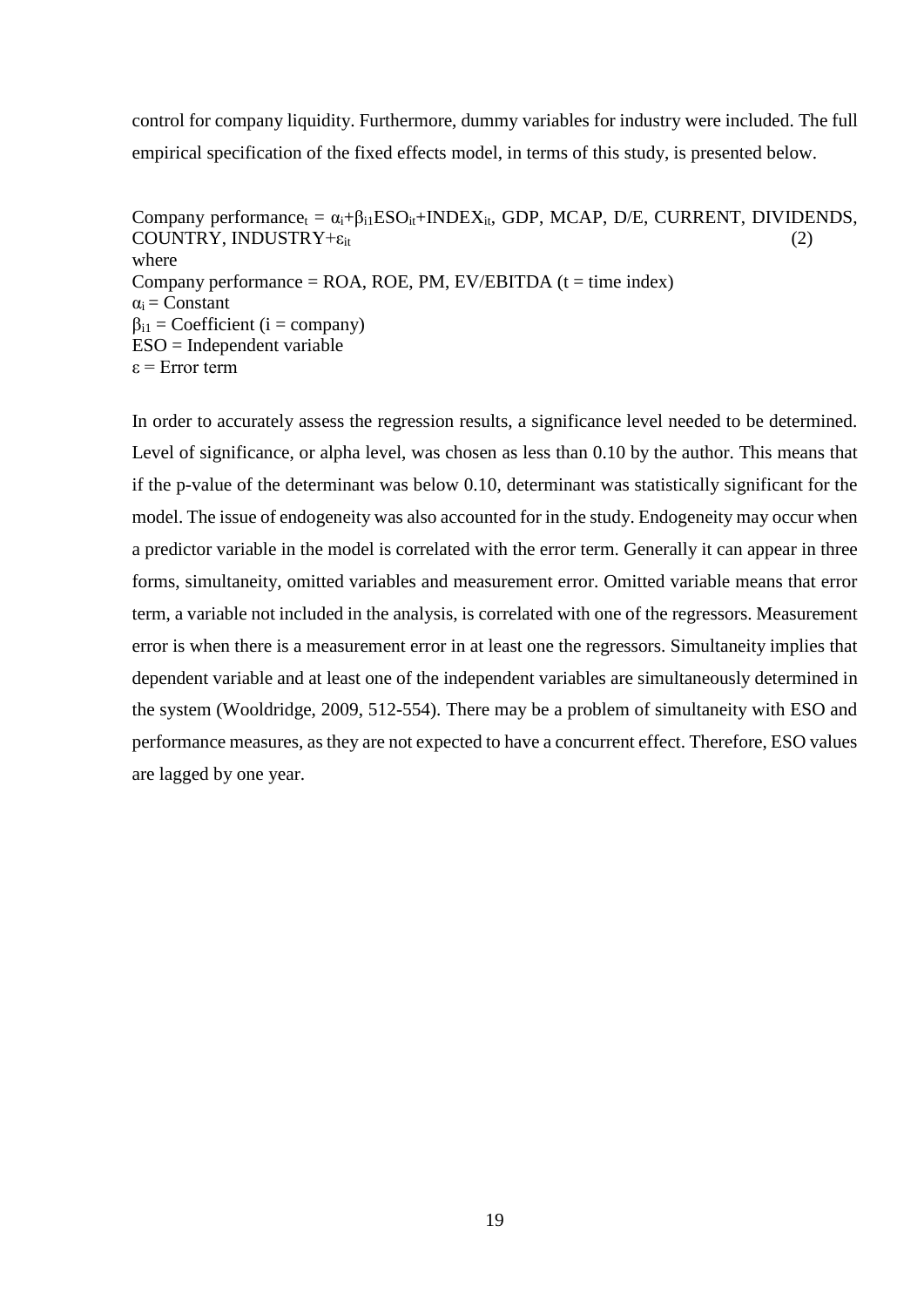# <span id="page-19-0"></span>**3. Analysis and Discussion**

This part of the paper presents and discusses the results of the data analysis. First sub-chapter consists of the results of the data analysis and second includes discussion on the results. Database used for regression analysis can be found in Appendix 1.

#### <span id="page-19-1"></span>**3.1 Data analysis and results**

This study uses four different dependent variables and estimates three different regression models for each dependent variable. Due to this, altogether 12 regression models were estimated. FE model was used to estimate the results, which are presented in this chapter. First model (M1) has ESO as independent variable and specific performance measure as dependent variable. Second model (M2) includes market index returns, GDP growth, and country as additional independent variables. Variables are included to account for overall macro and country level effects on company performance. In the third model (M3), company specific independent variables are included. Variables include company size, D/E ratio, current ratio, dividends paid, and industry. All control variables are included to isolate the true effect ESO has on performance. Country, industry, and dividends are included as dummy variables, while ESO is included as lagged value.

Coefficients show relationship between two variables, in this case between specific independent variable and chosen company performance measure. In case of M1, the coefficient value has little meaning, other than being positive or negative. In case of M2 and M3, with multiple independent variables, the coefficient values give indication on which variables have the strongest effect on performance measures. Positive coefficient implies a positive relationship, i.e. when independent variable increases so does the dependent variable. Statistical significance, or p-value, indicates whether conclusions can be drawn from the results. As mentioned in previous chapter, level of significance chosen by the author is 0.10. This means that p-value of less than or equal to 0.10 for ESO indicates evidence in favour of alternative hypotheses. For specific determinants, p-value is presented by significance codes after the slash sign. P-value corresponding to f-statistic expresses the significance of the entire model. R squared (R2) is a number between 0 and 1 that represents the proportion of variance in dependent variable that is explained by independent variables. R2 value equal to one, would mean that the independent variables can be associated with 100% of the change in the dependent variable.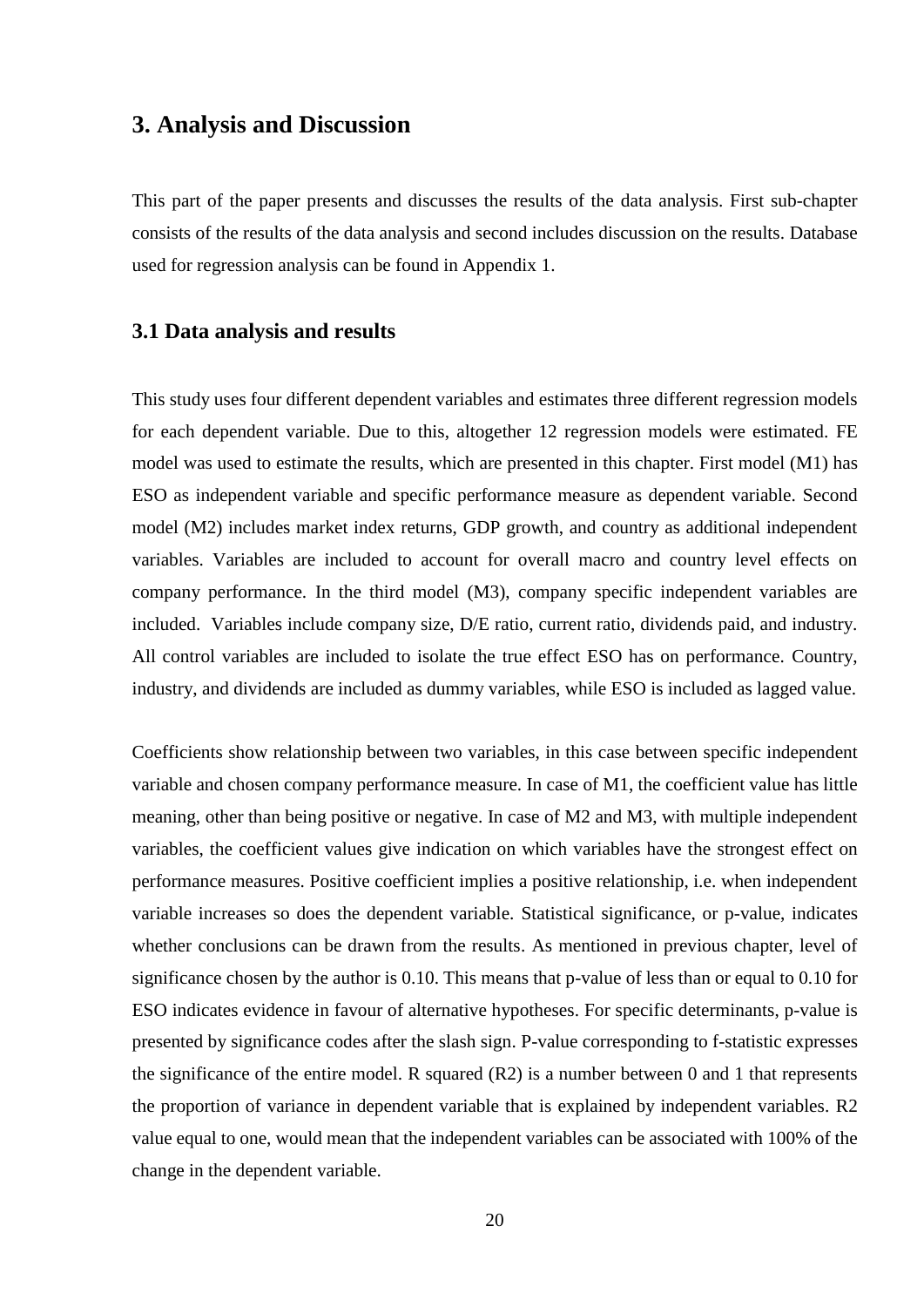ROA was chosen as a company profitability measure, as it describes how profitable company is in relation to its total assets. Following table presents the regression results for ROA. Most of previous literature that have used ROA, have determined a positive relationship with ESO. E.g. previously mentioned Richter and Schrader (2017), Kim and Patel (2016), and Martes (2012).

|                 | <b>ROA</b>     |                |                |  |  |
|-----------------|----------------|----------------|----------------|--|--|
|                 | M <sub>1</sub> | M <sub>2</sub> | M <sub>3</sub> |  |  |
| Constant        | 4.764/***      | $4.152$ /***   | $-1.683$       |  |  |
| <b>ESO</b>      | $0.019/*$      | $0.020$ /**    | 0.014          |  |  |
| <b>INDEX</b>    |                | $-0.004$       | $-0.007$       |  |  |
| <b>GDP</b>      |                | 0.072          | $-0.014$       |  |  |
| <b>MCAP</b>     |                |                | $0.194$ /**    |  |  |
| D/E             |                |                | $-1.025/*$ **  |  |  |
| <b>CURRENT</b>  |                |                | $1.456$ /***   |  |  |
| DIV             |                |                | $2.05/***$     |  |  |
| <b>COUNTRY</b>  |                | Yes            | Yes            |  |  |
| <b>INDUSTRY</b> |                |                | Yes            |  |  |
| R <sub>2</sub>  | 0.002          | 0.073          | 0.286          |  |  |
| F-Statistic     | $3.84/*$       | $7.57$ /***    | $18.18$ /***   |  |  |
| Companies       |                |                | 168            |  |  |

Table. 7. Regression results ROA

Source. Author's calculation based on data from Appendix 1 Notes.

- 1. Coef. / sign. refers coefficient of the variable and statistical significance of the result
- 2. See 1.1 and 2.1 for other abbreviations

3. Significance codes: \*\*\*  $p<0.01$ , \*\*  $p<0.05$ , \*  $p<0.1$ 

First model, with just ESO as independent variable, shows a positive relationship between the variables. R squared value indicates that changes in ESO can be associated to 0.2% of changes in ROA. P-value corresponding to f-statistic is less than 0.10, which indicates evidence in support of alternative hypothesis. Second model provides similar, but more significant, results as the first model. With GDP growth, market index growth and country dummies added as independent variables, the model shows that variables included can be associated with 7.3% of ROA variation. P-value for ESO is 0.01, and for the whole model it is close to zero. This provides further evidence that ESO is associated with ROA. However, in the third model, with company specific control variables added the association becomes insignificant. The association of ESO and company performance seems to be more driven by company specific variables added in the M3. The p-value for ESO in M3 is 0.14, only slightly above the significance level. R2 value of M3 implies that the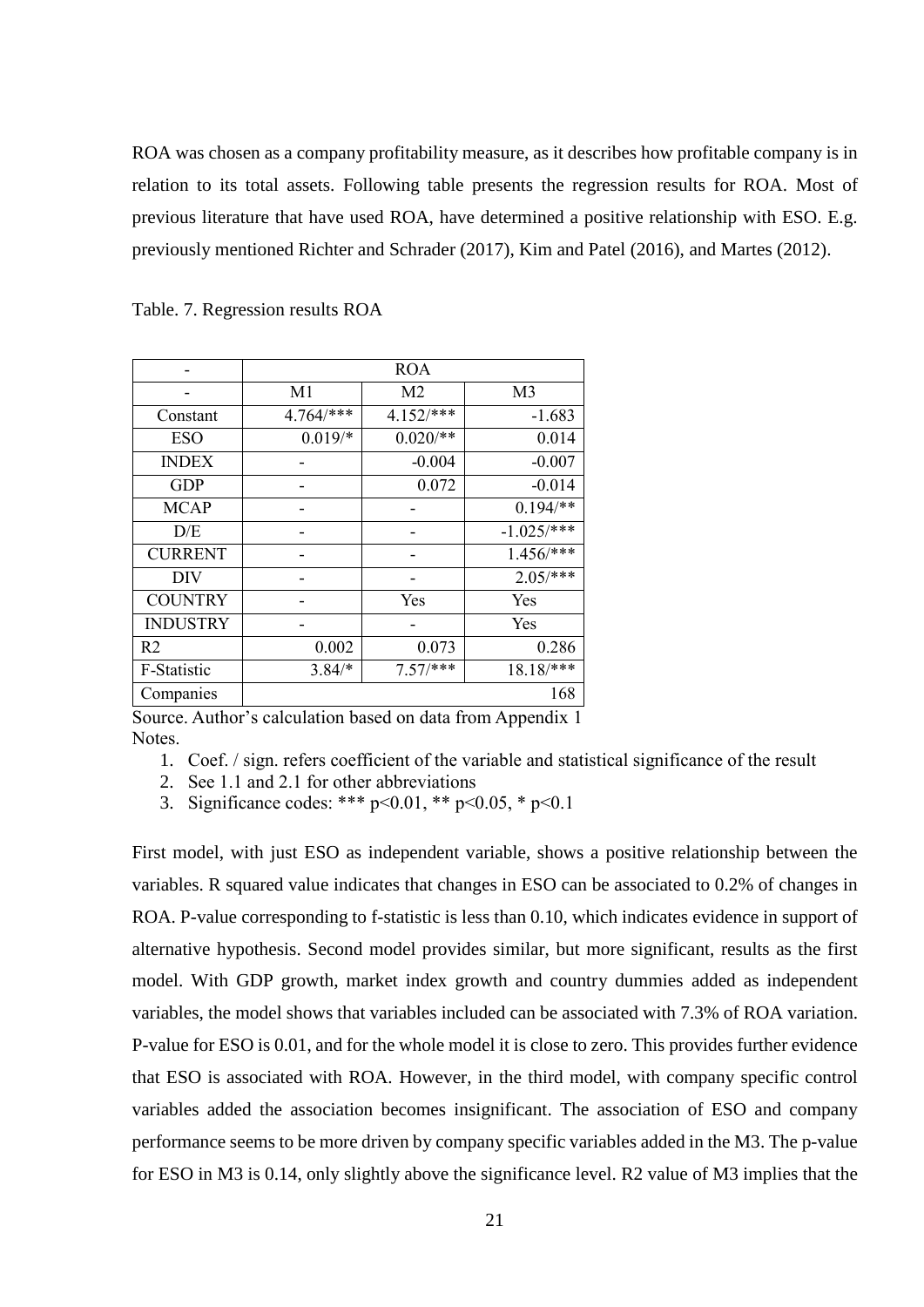variables in the model can be associated with 28.6% of ROA variation. The parameters for ESO across different regression models do not have high variation, which can be generally considered a positive sign. First two models provided statistically significant evidence that ESO is associated with ROA and as the results of M3 are marginally insignificant, some support for  $H_1$  can be drawn from the results. However, the evidence cannot be determined as conclusive. In order to determine association with ESO and company performance, more variables need to be analysed. Results for second company profitability method (ROE), are presented in the following table.

|                     |            | <b>ROE</b>     |                |
|---------------------|------------|----------------|----------------|
| Constant            | 10.902/*** | 9.366/***      | $-3.128$       |
|                     | M1         | M <sub>2</sub> | M <sub>3</sub> |
| <b>ESO</b>          | 0.033      | 0.022          | $0.036/*$      |
| <b>INDEX</b>        |            | 0.03           | $-0.005$       |
| <b>GDP</b>          |            | $0.297/*$      | 0.316          |
| <b>MCAP</b>         |            |                | $0.438$ /**    |
| D/E                 |            |                | $-0.608$ /*    |
| <b>CURRENT</b>      |            |                | $0.935/*$      |
| <b>DIV</b>          |            |                | $5.29$ /***    |
| <b>COUNTRY</b>      |            | Yes            | Yes            |
| <b>INDUSTRY</b>     |            |                | Yes            |
| R <sub>2</sub>      | 0.001      | 0.056          | 0.133          |
| <b>F-statistics</b> | 2.28       | 5.96/***       | $7.59$ /***    |
| Companies           |            |                | 163            |

Table. 8. Regression results ROE

Source. Author's calculation based on data from Appendix 1 Notes.

- 1. Coef. / sign. refers coefficient of the variable and statistical significance of the result
- 2. See 1.1 and 2.1 for other abbreviations
- 3. Significance codes: \*\*\*  $p<0.01$ , \*\*  $p<0.05$ , \*  $p<0.1$

ROE was chosen as company profitability, due to it describing the company profitability from investors point of view, i.e. also employee owners' point of view. The first model shows a positive relationship between ESO and ROE. R2 value implies that ESO could be associated with 0.1% of ROE variation. However, the model did not provide statistically significant results, which means that the results cannot be used to draw conclusions about the relationship. The second model also shows a positive relationship, but the results for ROE are not statistically significant. However, the results for entire model provide p-value of less than 0.01. This means that some other variables in the model can be associated with variation of ROE. GDP and some countries returned statistically significant results. The third model adds more variables to the regression. The results show a small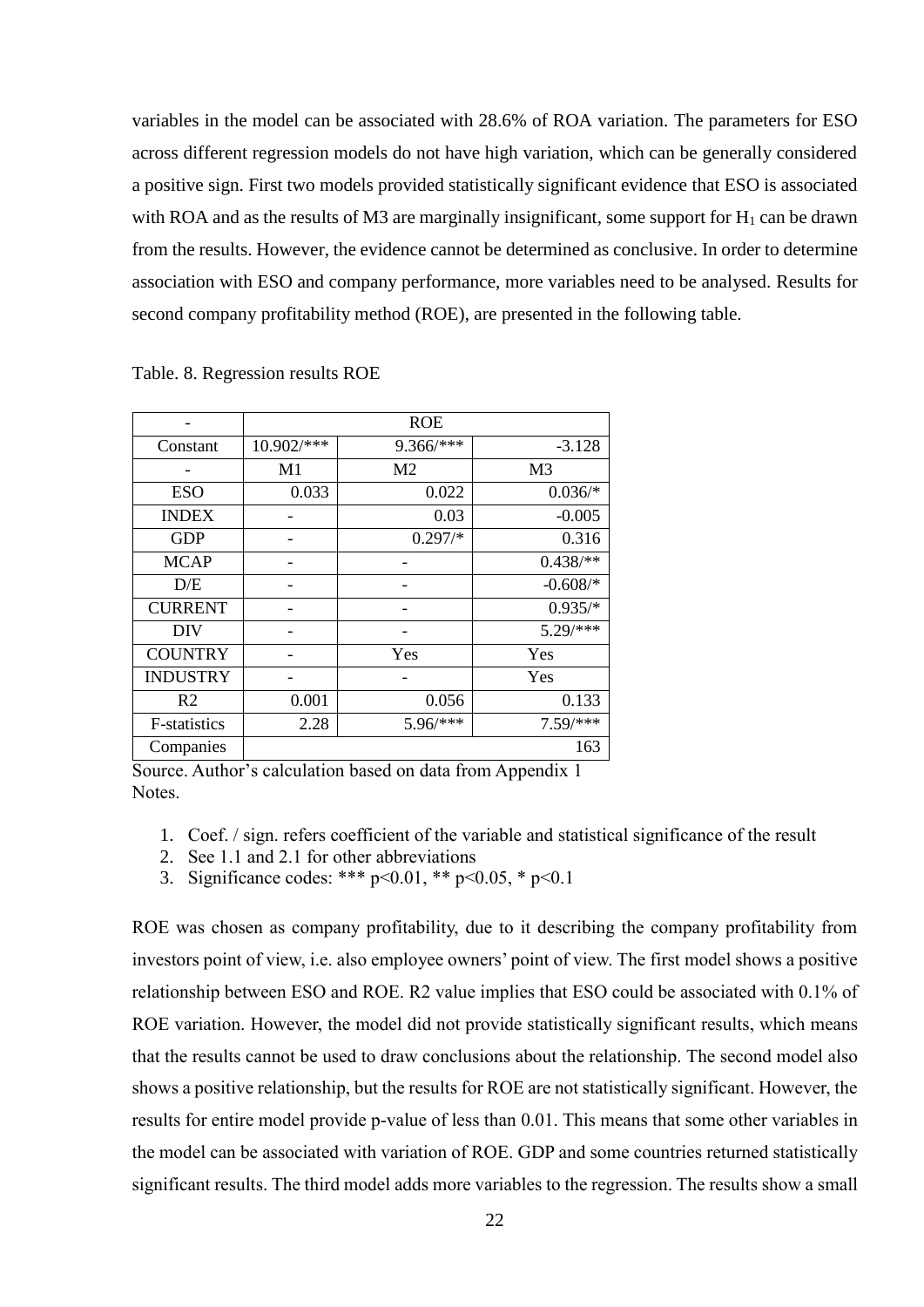but significant positive relationship between ESO and ROE, with similar parameter value as the previous models. Third model as a whole provides statistically significant results, with R2 value indicating that the components in the model can be associated with up to 13.3% of ROE variation. Company profile, whether it paid dividends or not, has the largest association with ROE. This is expected, as dividends are mostly paid in profitable years. The results for ESO indicate small but positive association with ROE. Therefore, support for  $H_1$  can be drawn from the results of M3.

|                     | <b>PM</b> |                |                |  |  |
|---------------------|-----------|----------------|----------------|--|--|
| Constant            | 8.292/*** | 9.102/***      | $-6.487$ /***  |  |  |
|                     | M1        | M <sub>2</sub> | M <sub>3</sub> |  |  |
| <b>ESO</b>          | 0.001     | $-0.019$       | 0.007          |  |  |
| <b>INDEX</b>        |           | $-0.012$       | $-0.019$       |  |  |
| <b>GDP</b>          |           | 0.061          | $-0.203$       |  |  |
| <b>MCAP</b>         |           |                | $1.111$ /***   |  |  |
| D/E                 |           |                | $-1.588$ /***  |  |  |
| <b>CURRENT</b>      |           |                | $2.694$ /***   |  |  |
| <b>DIV</b>          |           |                | $3.17$ /***    |  |  |
| <b>COUNTRY</b>      |           | Yes            | Yes            |  |  |
| <b>INDUSTRY</b>     |           |                | Yes            |  |  |
| R <sub>2</sub>      | $-0.001$  | 0.039          | 0.346          |  |  |
| <b>F-statistics</b> | 0.001     | $4.35/***$     | 23.62/***      |  |  |
| Companies           |           |                | 153            |  |  |

Table. 9. Regression results for profit margin (PM)

- 1. Coef. / sign. refers coefficient of the variable and statistical significance of the result
- 2. See 1.1 and 2.1 for other abbreviations
- 3. Significance codes: \*\*\*  $p<0.01$ , \*\*  $p<0.05$ , \*  $p<0.1$

Profit margin was the third profitability measure that was analysed. Previously, Martes (2012), has found significant and negative relationship between profit margin and ESO. As the table illustrates, this study does not find significant association between ESO and profit margin. The parameter values vary between negative and positive across the models, and p-value for ESO parameter shows statistically insignificant results for each model. What can be concluded from the results, is that company location added in M2 and company specific control variables added in M3, do have a significant effect on PM, as both models provide statistically significant f-statistic. With additional control variables in M3, R2 value increases from 3.9% in M2, to 34.6% in M3. This is more significant increase between R2 value in M2 and M3, as for any other dependent variable. As the model is statistically significant, it can be said that variables in the M3, are associated with

Source. Author's calculation based on data from Appendix 1 **Notes**.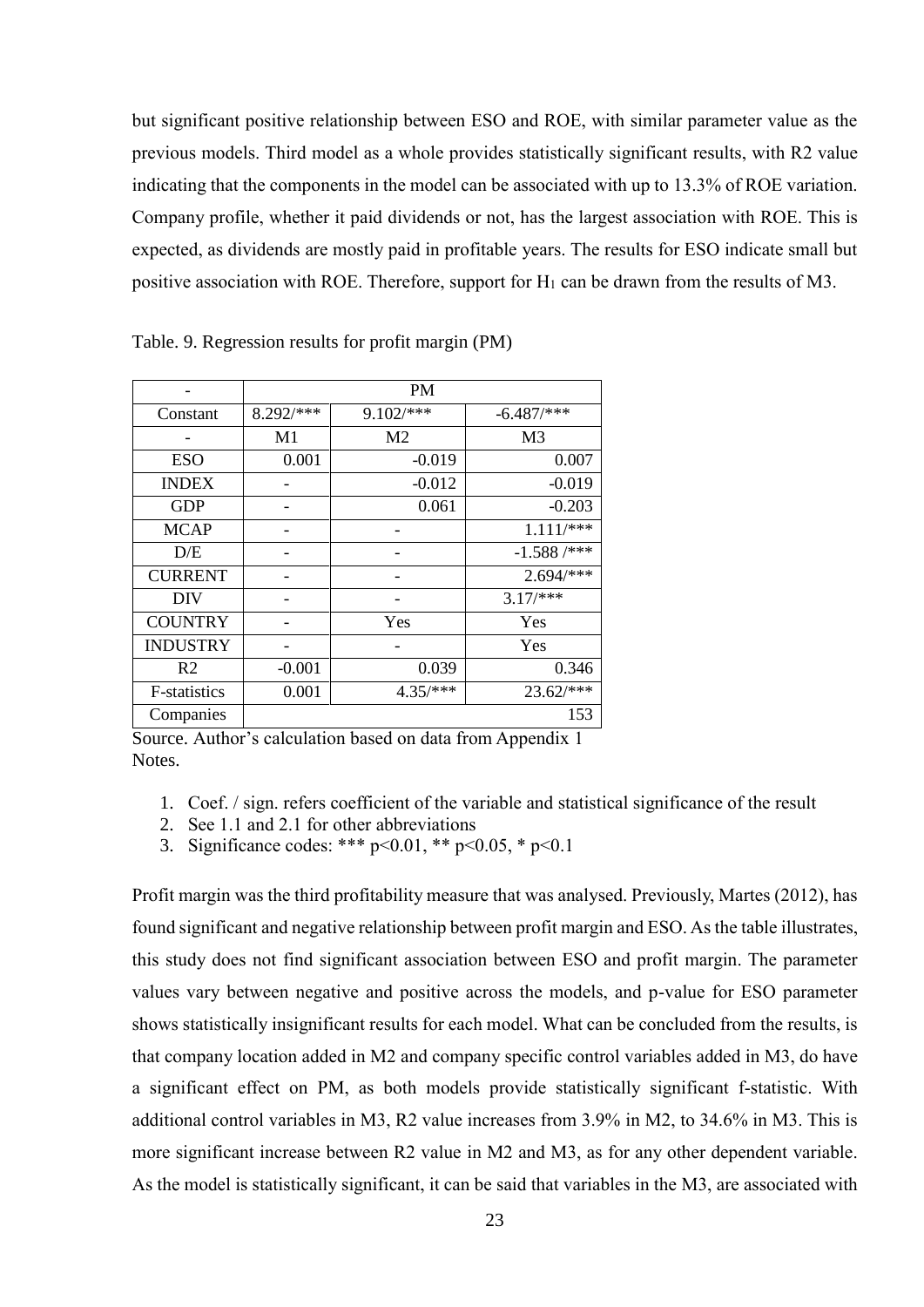34.6% of profit margin variation. However, no conclusions on association between ESO and profit margin can be made.

|                 | <b>EVEBITDA</b> |               |               |  |  |
|-----------------|-----------------|---------------|---------------|--|--|
| Constant        | $9.023$ /***    | $7.356$ /***  | $3.416$ /***  |  |  |
|                 | M1              | M2            | M3            |  |  |
| <b>ESO</b>      | $-0.03$ /***    | $-0.027$ /*** | $-0.021$ /**  |  |  |
| <b>INDEX</b>    |                 | $0.012$ /***  | $0.078$ /***  |  |  |
| <b>GDP</b>      |                 | $0.115$ /***  | $0.708$ /***  |  |  |
| <b>MCAP</b>     |                 |               | $0.634$ /***  |  |  |
| D/E             |                 |               | $-0.458$ /*** |  |  |
| <b>CURRENT</b>  |                 |               | $0.608$ /***  |  |  |
| <b>DIV</b>      |                 |               | $-1.88$ /***  |  |  |
| <b>COUNTRY</b>  |                 | Yes           | Yes           |  |  |
| <b>INDUSTRY</b> |                 |               | Yes           |  |  |
| R2              | 0.009           | 0.122         | 0.248         |  |  |
| F- statistics   | $12.02$ /***    | $12.63$ /***  | $15.16$ /***  |  |  |
| Companies       |                 |               | 157           |  |  |

Table. 10. Regression results EV/EBITDA

Source. Author's calculation based on data from Appendix 1 Notes.

- 1. Coef. / sign. refers coefficient of the variable and statistical significance of the result
- 2. See 1.1 and 2.1 for other abbreviations
- 3. Significance codes: \*\*\*  $p<0.01$ , \*\*  $p<0.05$ , \*  $p<0.1$

EV/EBITDA ratio was chosen to assess association between company valuation and ESO. Each of the three models provide statistically significant evidence of negative association between ESO and EV/EBITDA, with similar parameter values. M1 provides statistically significant results, and it can be said that ESO alone is associated with 0.9% of change in EV/EBITDA. With control variables added in M2 the R2 value rises to 12.2%. Both GDP and index are positively associated with EV/EBITDA. Out of the variables added, GDP is most associated with EV/EBITDA. All of the variables added also return highly significant results. Variables added in M3 further increase R2 value to 24.8%, and again all the variables have statistical significance. ESO, D/E ratio, and dividends show a negative relationship, while other variables have positive relationship with EV/EBITDA. Results are highly significant and conclusions can be drawn from them. These results provide evidence against H2.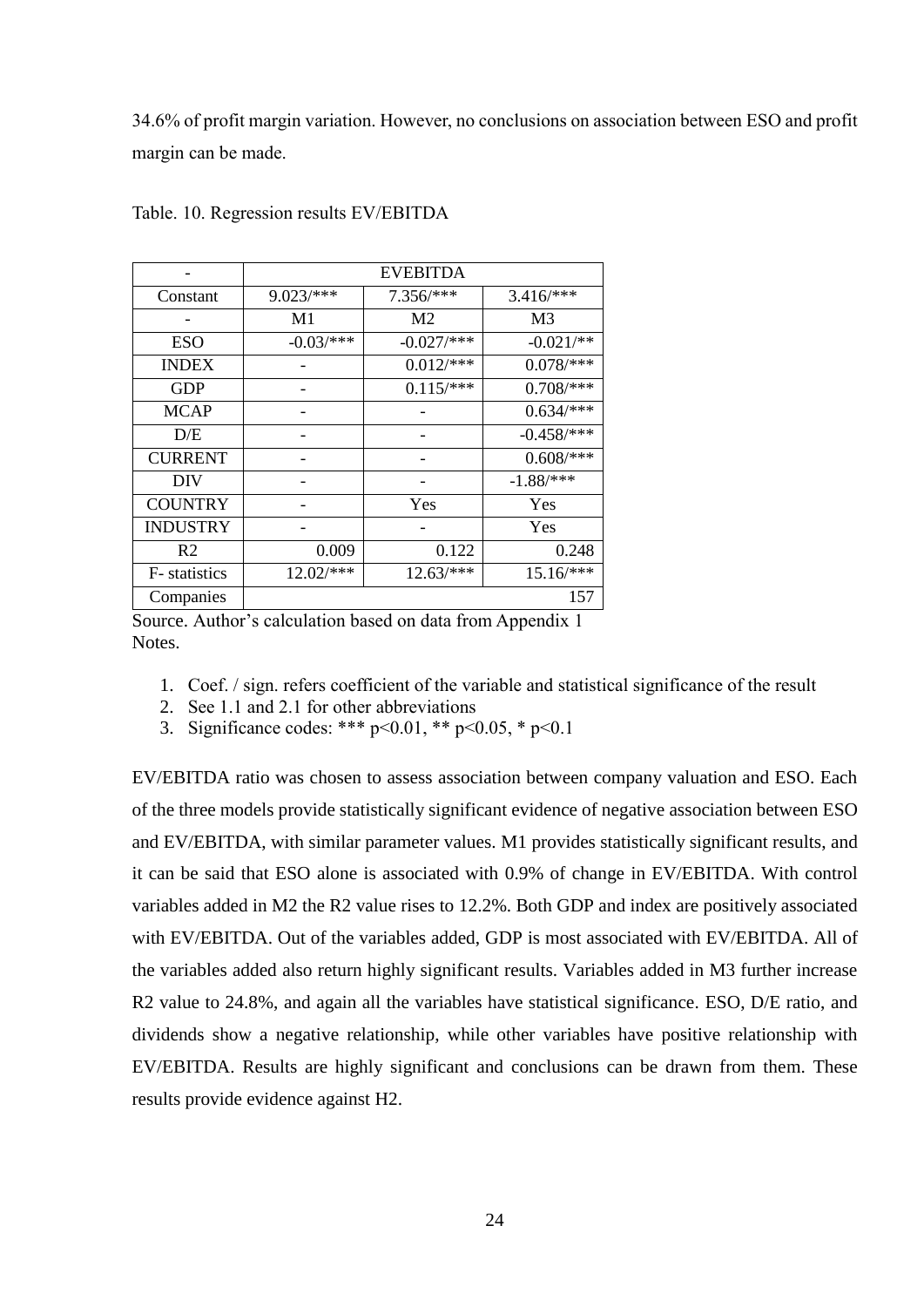Following table summarizes expected and actual effects that ESO has on company performance, based on the panel data analysis. While hypothesis was that ESO has positive relationship with each of the variables, regression analysis returns differing results for some variables.

| $\overline{\phantom{0}}$ | <b>Hypothesis</b> |            | M <sub>2</sub> | M3         |
|--------------------------|-------------------|------------|----------------|------------|
| <b>ROA</b>               |                   | $^{+/*}$   | $^{+/**}$      | $+/n.s.$   |
| <b>ROE</b>               |                   | $+/n.s.$   | $+$ /n.s.      | $^{+/*}$   |
| PM                       |                   | $+/n.s.$   | $-\prime$ n.s. | $+/n.s.$   |
| <b>EV/EBITDA</b>         |                   | $_{-}/***$ | $_{-}$ /***    | $_{-}/***$ |

Table. 11. Summary of ESO effects

Source. Author's calculation based on data from Appendix 1 Notes:

1. Not significant abbreviated as n.s.

Six out of the 12 estimated models provided statistically significant results. Results of the analysis provide some empirical support for the theory of higher share of ESO enhancing company performance in terms of profitability. Results for EV/EBITDA are most robust out of the measures chosen. Results indicate that ESO is associated with relatively lower valuation in companies which already have significant ESO. This implies that at higher levels of ESO, ESO has negative relationship with relative valuation. Based on the results, it can be conluded that variation of dependent variables, with the exception of PM, can be partially associated to changes in ESO.

#### <span id="page-24-0"></span>**3.2 Discussion**

The empirical results of the models were presented in the previous sub-chapter, and results have similarities with findings of Elhayek and Petrovic-Lazarevic (2005), Kruse and Kurtulus (2017), and Martes (2012) among others. The analysis, which is focused on large European listed companies with significant employee share ownership, provides insight on the relationship between ESO and company performance. Each hypothesis is discussed separately.

H1: Employee ownership is associated with improved company profitability

As table. 7. and table. 8. illustrate, ESO has positive effect on ROA and ROE. The results show statistically significant positive relationship with ROA and ESO in M1 and M2. However, with company specific variables added in M3, the association becomes insignificant. The p-value for ESO in M3 was only slightly above the significance level, so some support for H1 can be drawn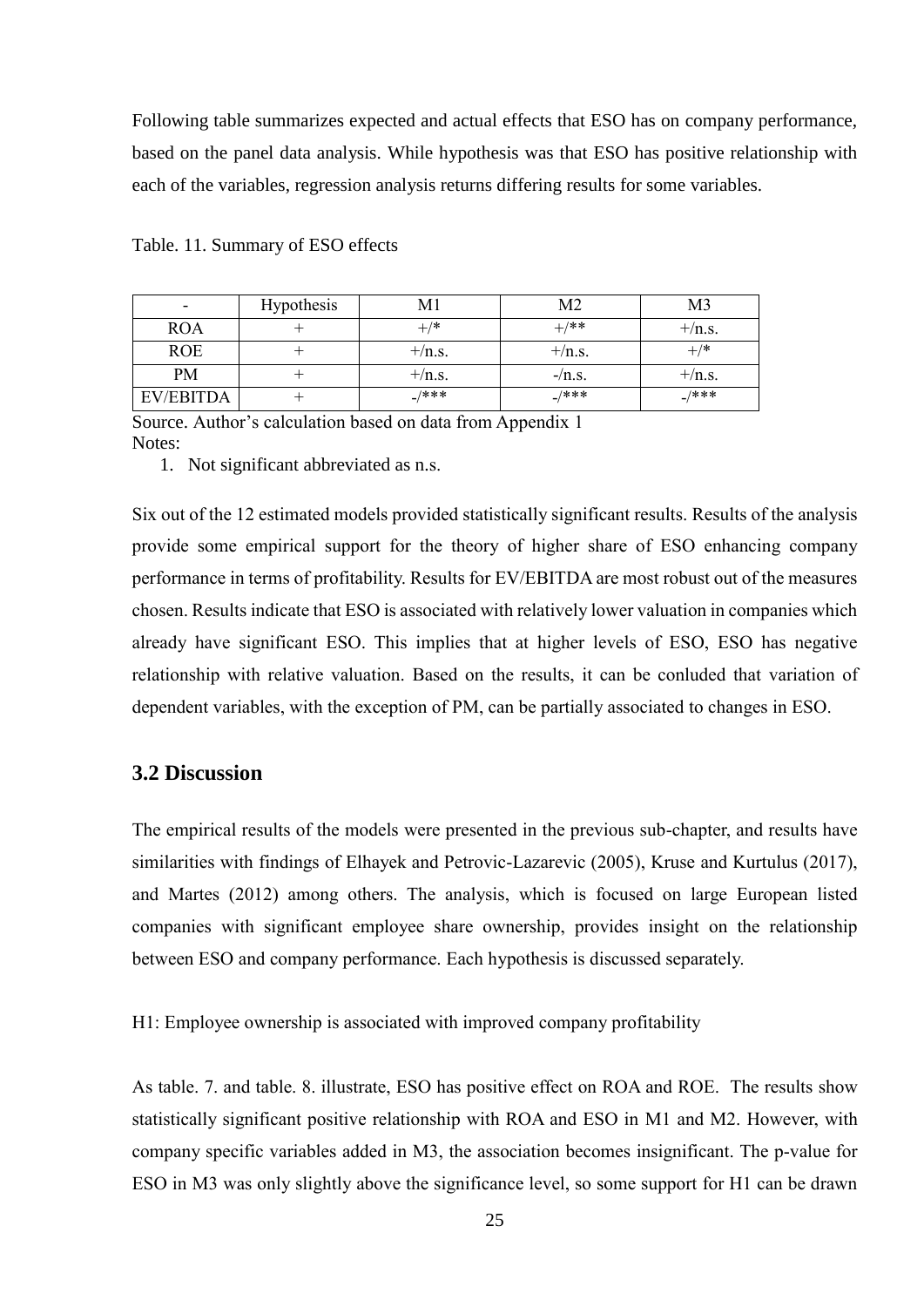from the results. For ROE, the association with ESO is not significant in M1 and M2, but M3 with company specific control variables added provides positive parameter value with statistical significance. Small but significant association between ESO and ROE can be concluded from the results of the analysis. These results are similar to findings of Martes (2012), Richter and Schrader (2016), and Kim and Patel (2016) among others. Even though this study does not find evidence of association between ESO and profit margin, conclusions can be drawn from other results. Based on estimated parameter values found in the data analysis, it can be concluded that ESO has small but significant effect on company profitability, measured by ROA and ROE. However, conclusion is only valid for companies in the sample, i.e. companies with significant broad-based ESO.

H2: Employee ownership is associated with improved company valuation

Data analysis shows a negative relationship between ESO and EV/EBITDA, which contradicts the hypothesis. Results are also highly significant and provide evidence based on which H2 can be rejected. This is surprising finding, as it supports results found by Elhayek and Petrovic-Lazarevic (2005), whose research has been criticized in previous literature. The study has been said to be unconvincing and based on flawed methodology (Laudau et al. 2007). It is notable that this comment came from the president of Australian Employee Ownership Association. Previous literatures, as well as this study's findings, on ROAand ROE, suggest that ESO has positive impact on profitability. As EV/EBITDA is a relative valuation ratio, it can be the case that while ESO may impact profitability (and perhaps EBITDA) positively, these impacts are not seen on similar level in share performance.

As the regression results indicate a significant relationship for three of the dependent variables, it can be confidently determined, that ESO is associated with company performance. As is the case with all studies, this study has its limitations. Due to a selected sample, conclusions can only be drawn for large European listed companies, which have significant broad-based employee share ownership. However, the results are similar to what have been found by previously mentioned academics, who have used a broader sample. Contradictory finding of negative association with EV/EBITDA is something that should be studied further. As mentioned, the positive effect ESO has on profitability, may not show in similar levels on share performance, which may show on EV/EBITDA. Elhayek and Petrovic-Lazarevic (2005), found that companies with lower ESOP participation rates exhibited superior profitability and share performance. Findings of this study, cannot be used robust evidence of negative effect to share performance, as EV/EBITDA is a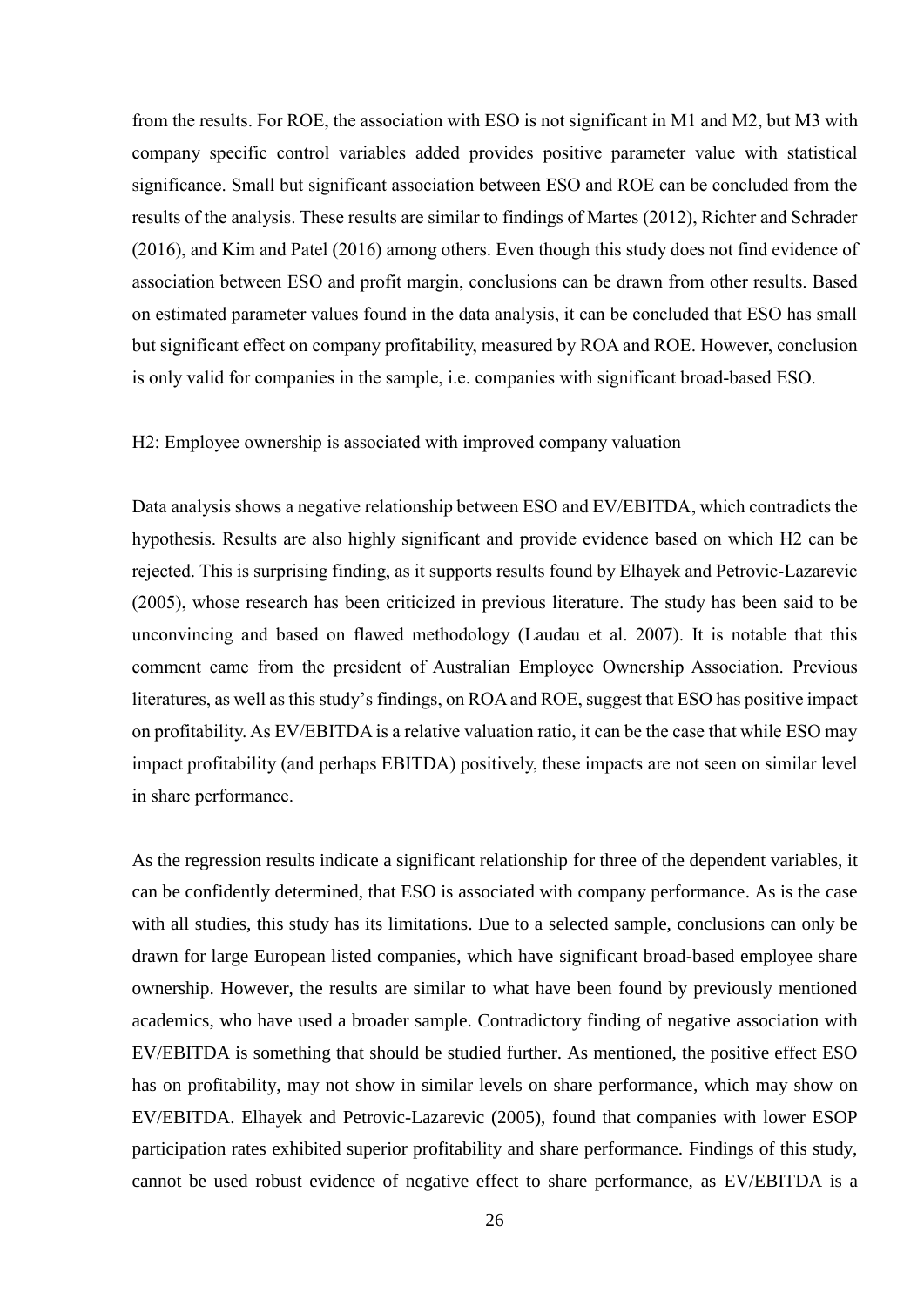relative valuation method. However, the relationship should be studied further. Other studies have found positive relationship with relative company valuation. E.g. Richter and Schrader (2017) found positive relationship between ESO and company valuation ratio Tobin's Q, which is measured by dividing the market value of the company with the replacement value of its assets. The topic of employee share ownership and company valuation requires further research. Study which uses both relative and absolute valuation methods could be in place.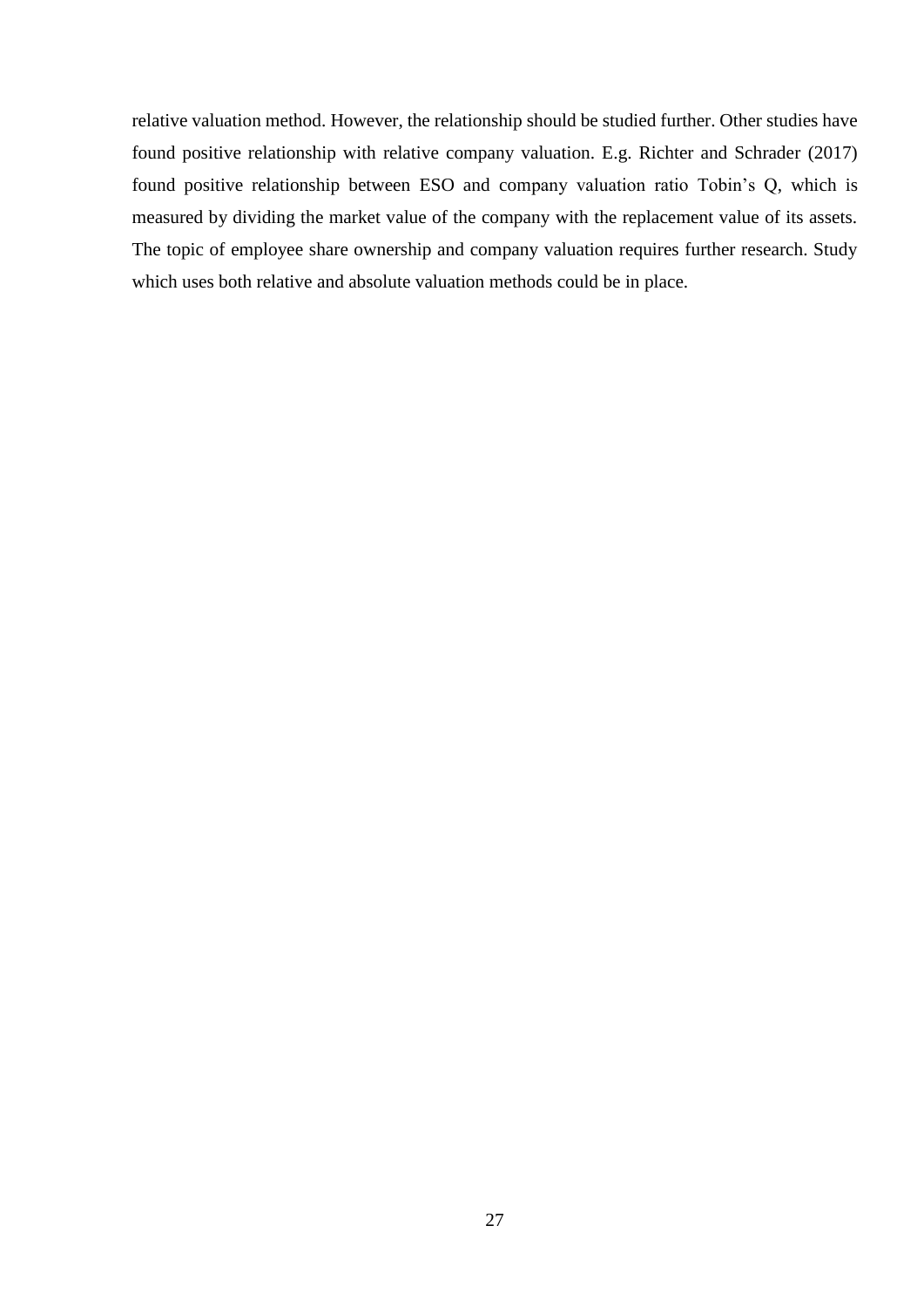# <span id="page-27-0"></span>**CONCLUSION**

The topic of employee share ownership and company performance has been of interest to academics, policymakers, and businesses over the past decades. It is believed to reduce agency costs through aligning interests of the employees to those of the company. This raises the question, does employee share ownership improve company performance? Company performance was measured by profitability and valuation ratios. The aim of this paper was to study the relationship between employee share ownership and company performance, focusing on large European companies with existing significant broad-based employee share ownership.

Main theoretical views concerning employee share ownership and performance were presented in the paper. Most commonly used theoretical framework on why employee share ownership should improve company performance is located in agency theory. Employee share ownership should, in theory, reduce agency costs and improve organizational performance. Alternative theoretical views suggested include property rights theory and incentice contracts theory. Based on theoretical views on the topic, following hypotheses were created.

- H1: Employee ownership is associated with improved company profitability
- H2: Employee ownership is associated with improved company valuation

In order to assess the relationship between employee share ownerhsip and company performance, panel data analysis was performed. Employee share ownership data was obtained from European Federation of Employee Share Ownership 2019 database, financial ratios were gathered from Orbis and Eikon databases, and GDP and market index growth data was obtained from World Bank and Yahoo Finance webpages respectively. The study includes 180 companies and the period is 2011-2018.

To accurately estimate the effect of employee share ownership, three different profitability ratios and valuation ratios were analysed. Chosen profitability ratios were return on assets, return on equity and profit margin. For valuation, EV/EBITDA ratio was used. Out of the performance measures, ROE showed strongest positive association with ESO, but only one of the three models provided statistically significant results. ROA also showed slightly lower positive relationship, with two of the models providing statistically significant results. Data analysis did not provide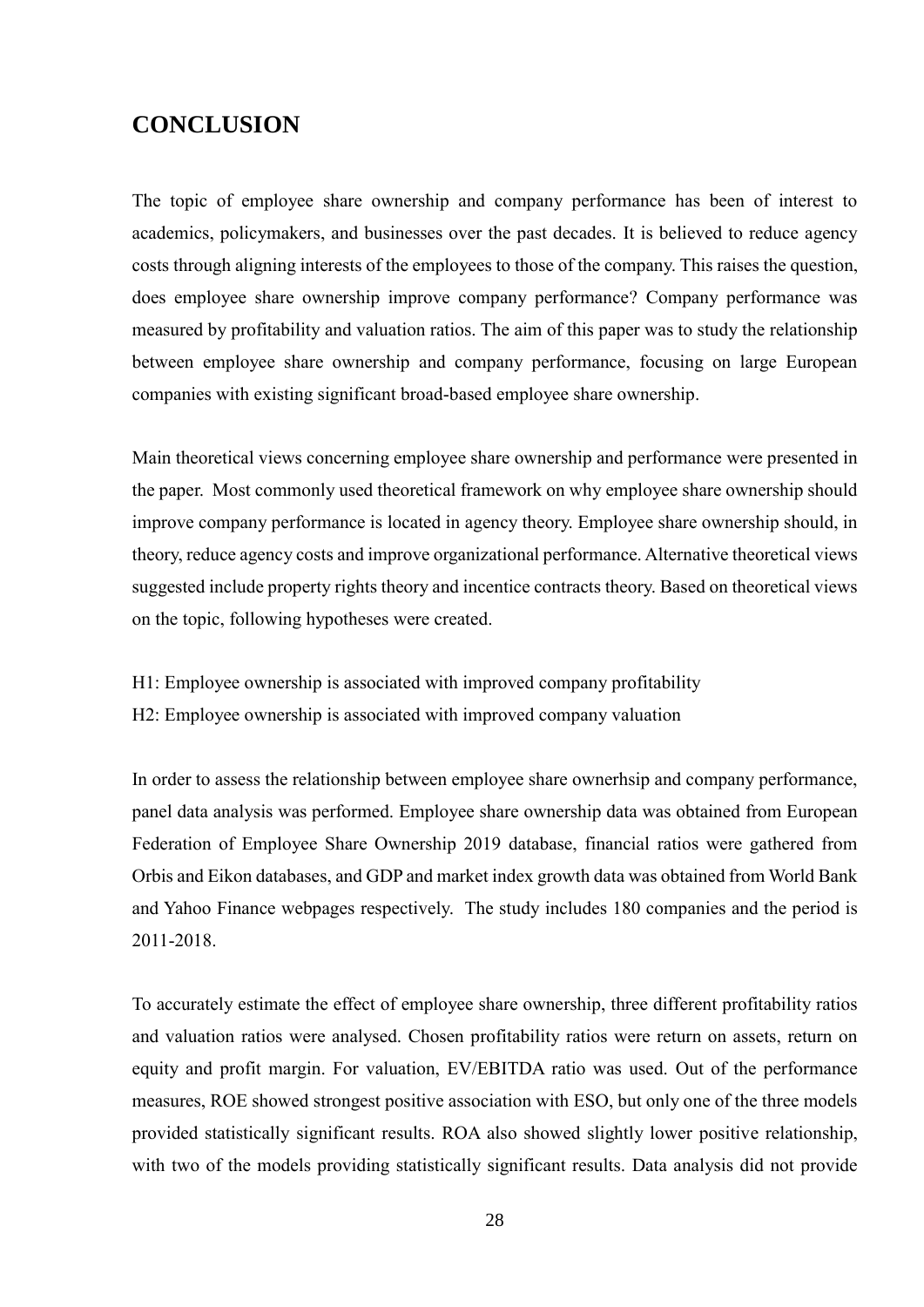evidence of relationship between profit margin and ESO. For EV/EBITDA, the analysis showed a negative and statistically signicant relationship with all three models. As EV/EBITDA is relative valuation method, which compares enterprise value to its earnings, it can be the case that positive relationship observed between employee share ownership and profitability is not seen on the same level in company valuation, or at all. ESO may also have negative effect on share price. The author encourages academics to further look into the relationship between employee share ownership and company valuation. Author hopes to see more studies on ESO and valuation, with broader sample and multiple valuation measures. Even though the topic has been looked at from many perspectives, there is still more to study about employee share ownership.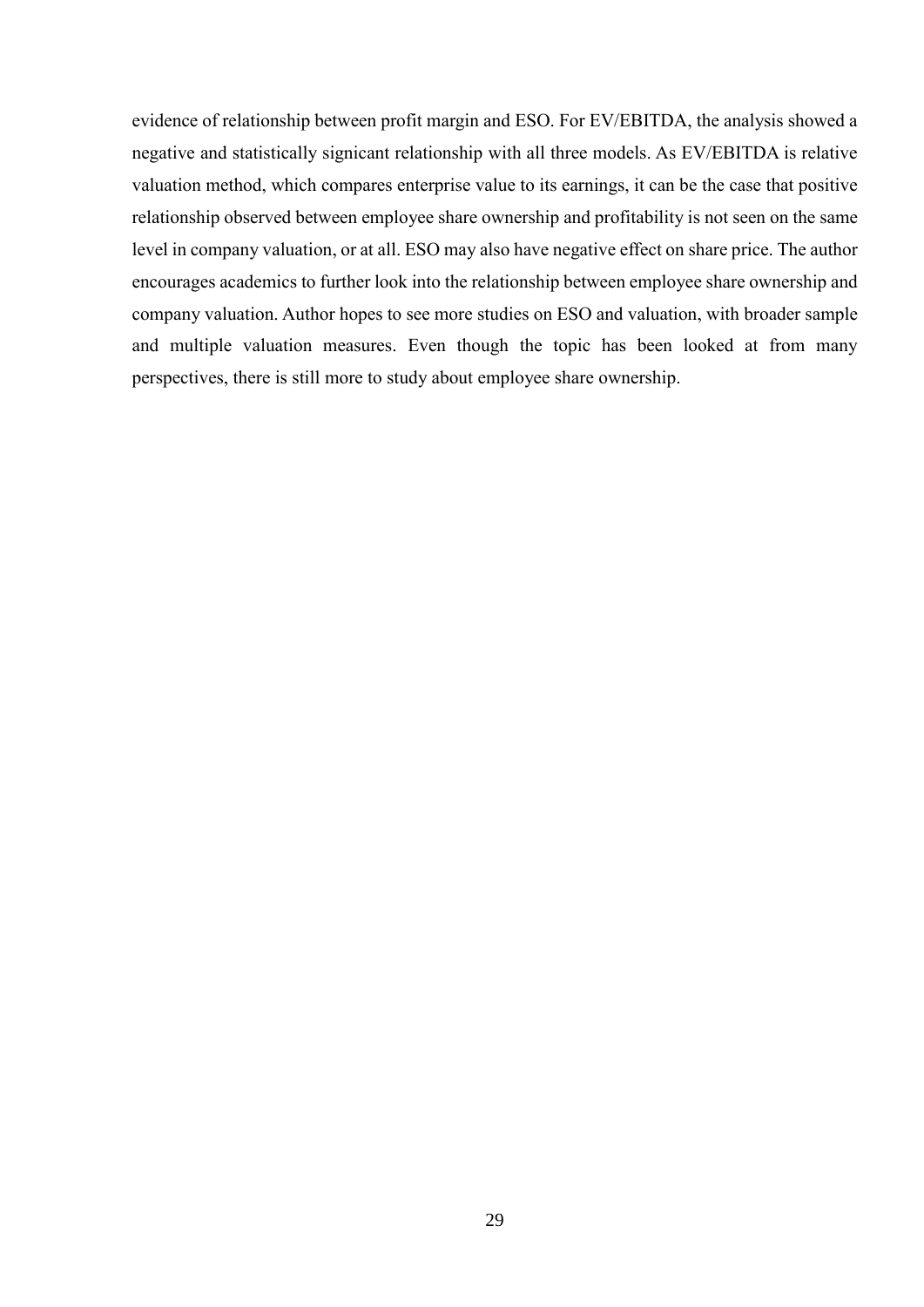### <span id="page-29-0"></span>**LIST OF REFERENCES**

Aguinis, H., Gottfredson, R. K., & Joo, H. (2013). Best-practice recommendations for defining, identifying, and handling outliers. *Organizational Research Methods*, *16*(2), 270-301.

Chatterjee, S., & Hadi, A. S. (2015). *Regression analysis by example*. John Wiley & Sons.

- Bank, W (2020). GDP growth (annual %) European Union. World Bank national accounts data, and OECD National Accounts data files. Retrieved from. *https://data.worldbank.org/*, 5 November 2020
- Brüderl, J., & Ludwig, V. (2015). Fixed-effects panel regression. *The Sage handbook of regression analysis and causal inference*, *327*, 357.
- Elhayek, H., & Petrovic-Lazarevic, S. (2005). *Are Employee Share Ownership Programs Really Improving Organisational Performance?*. Department of Management, Monash University
- Finance, Y (2020). EURONEXT 100 (^N100). Retrieved from. *https://finance.yahoo.com/,* 5 November 2020
- Farrar, D. E., & Glauber, R. R. (1967). Multicollinearity in regression analysis: the problem revisited. *The Review of Economic and Statistics*, 92-107.
- Frey, B. S. (1993). Shirking or work morale. *European Economic Review*, *37*(8), 1523-1532.
- Hansmann, H. (2000). *The ownership of enterprise*. Harvard University Press.
- Juncker, Jean-Claude, and Premier del Granducato di Lussemburgo. "The PEPPER IV Report." (2009)
- Kaarsemaker, Eric, Andrew Pendleton, and Erik Poutsma. "Employee share ownership." *The Oxford handbook of participation in organizations* (2010): 315-337.
- Kruse, D., & Blasi, J. (1995). *Employee ownership, employee attitudes, and firm performance* (No. w5277). National Bureau of Economic Research.
- Kruse, D., Freeman, R., & Blasi, J. (2008). *Do workers gain by sharing? Employee outcomes under employee ownership, profit sharing, and broad-based stock options* (No. w14233). National Bureau of Economic Research.
- Kurtulus, F. A., & Kruse, D. L. (2017). How Did Employee Ownership Firms Weather the Last Two Recessions?: Employee Ownership, Employment Stability, and Firm Survival: 1999-2011. WE Upjohn Institute.
- Kim, Kyoung Yong, and Pankaj C. Patel. "Employee ownership and firm performance: A variance decomposition analysis of European firms." *Journal of Business Research* 70 (2017): 248- 254.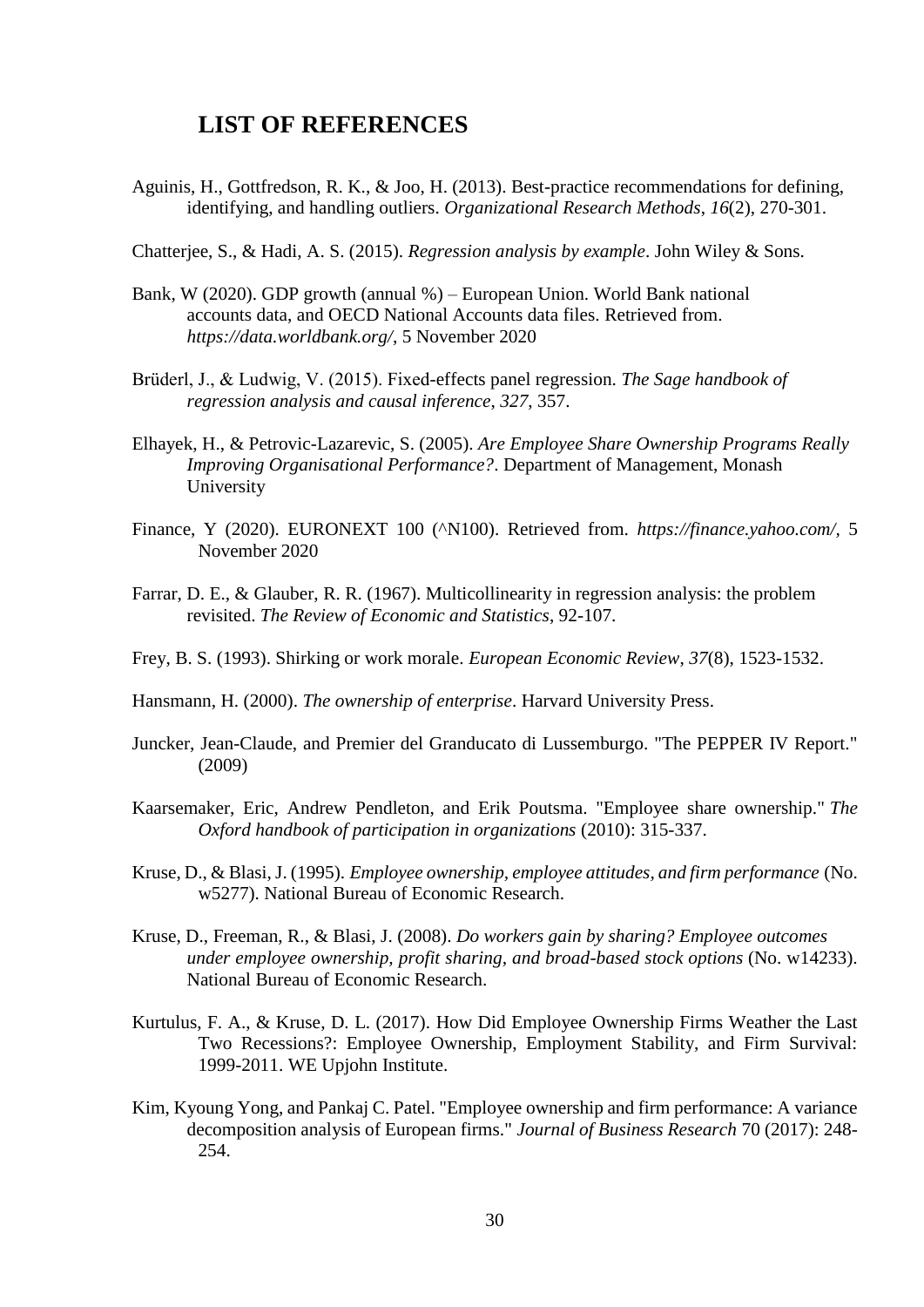- Landau, I., Mitchell, R., O'connell, A., & Ramsay, I. (2007). Employee share ownership in Australia: Theory, evidence, current practice and regulation. *UCLA Pac. Basin LJ*, *25*, 25.
- Martes, R. J. F. "Employee ownership and firm performance: The performance of employeeowned firms in Europe." *Unpublished Thesis* (2012).
- Mathieu, Marc. "Annual economic survey of employee share ownership in European countries." *European Federation of Employee Share Ownership* (2018a).
- Mathieu, Marc. "Employee Share Ownership; The European Policy." *European Federation of Employee Share Ownership* (2018b).
- Nissim, D. (2019). EBITDA, EBITA, or EBIT?. *Columbia Business School Research Paper*, (17- 71).
- O'Boyle, Ernest H., Pankaj C. Patel, and Erik Gonzalez‐Mulé. "Employee ownership and firm performance: a meta‐analysis." Human Resource Management Journal 26.4 (2016): 425- 448.
- Park, S., & Song, M. H. (1995). Employee stock ownership plans, firm performance, and monitoring by outside blockholders. *Financial Management*, 52-65.
- Poutsma, E., & Nijs, W. D. (2003). Broad-based employee financial participation in the European Union. *The International Journal of Human Resource Management*, *14*(6), 863-892.
- Richter, Ansgar, and Susanne Schrader. "Levels of employee share ownership and the performance of listed companies in Europe." *British Journal of Industrial Relations* 55.2 (2017): 396- 420.
- Sheytanova, T. (2015). The accuracy of the Hausman Test in panel data: A Monte Carlo Study.
- Sun, Fang, Xiangjing Wei, and Xue Huang. "CEO compensation and firm performance." *Review of Accounting and Finance* (2013).
- Taylor, R. (1990). Interpretation of the correlation coefficient: a basic review. *Journal of diagnostic medical sonography*, *6*(1), 35-39.
- Van Dijk, B. (2011). Orbis user guide. *URL: http://www. wu. ac. at/fileadmin/wu/s/library/databases info image/ugorbisneo. pdf (July 2015)*.
- Wooldridge, J. M. (2009). Introductory. *Econometrics: A Modern Approach, Mason, South-Western*.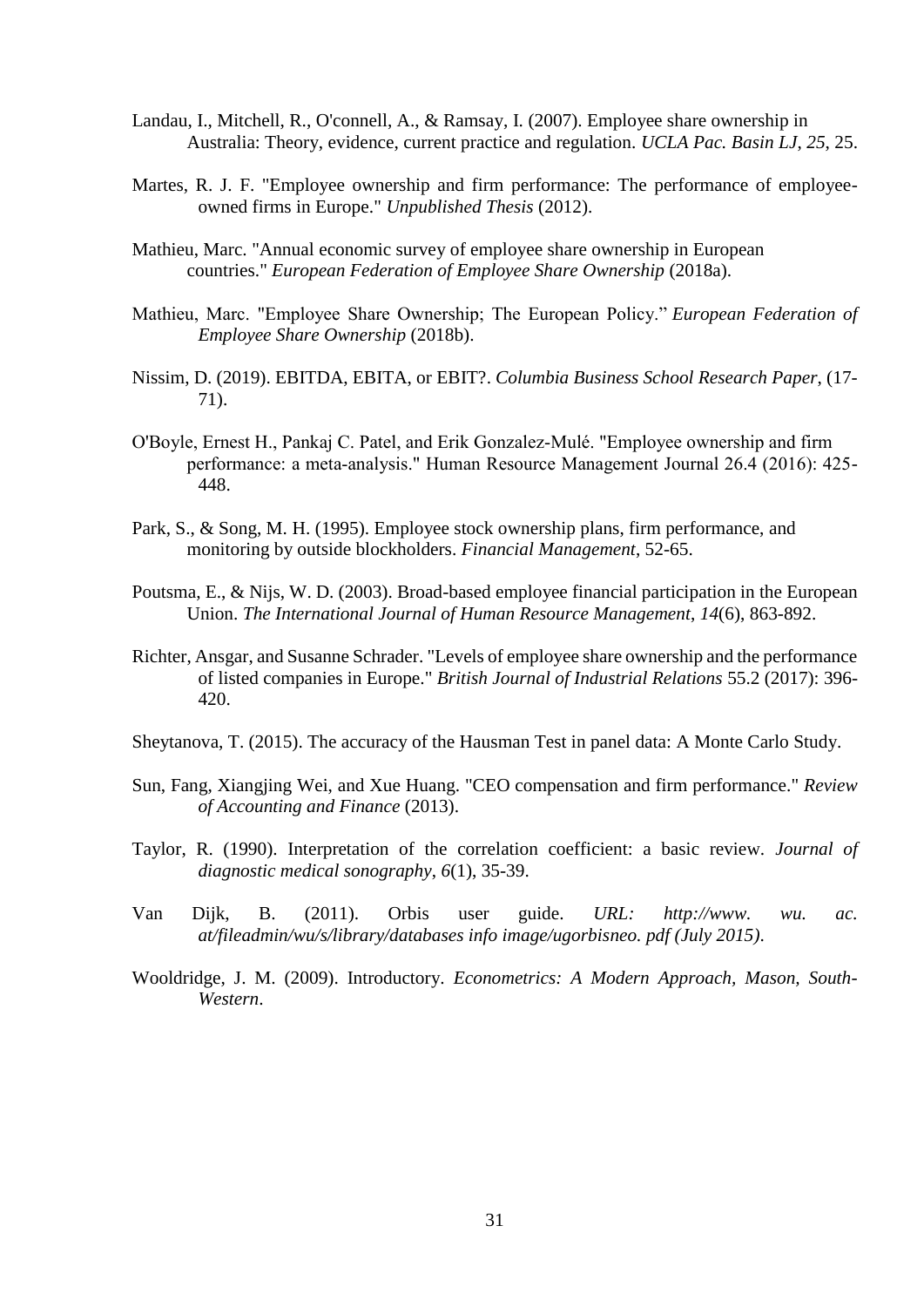# <span id="page-31-0"></span>**APPENDICES**

# <span id="page-31-1"></span>**Appendix 1. Dataset for empirical study**

[https://www.dropbox.com/scl/fi/w81w4wc0yboaoff84mil4/EMPLOYEE-SHARE-](https://www.dropbox.com/scl/fi/w81w4wc0yboaoff84mil4/EMPLOYEE-SHARE-OWNERSHIP-AND-COMPANY-PERFORMANCE_DATABASE_ELMERI-MAKKONEN.xlsx?dl=0&rlkey=magffhobcvokffn372kuwxo10)[OWNERSHIP-AND-COMPANY-PERFORMANCE\\_DATABASE\\_ELMERI-](https://www.dropbox.com/scl/fi/w81w4wc0yboaoff84mil4/EMPLOYEE-SHARE-OWNERSHIP-AND-COMPANY-PERFORMANCE_DATABASE_ELMERI-MAKKONEN.xlsx?dl=0&rlkey=magffhobcvokffn372kuwxo10)[MAKKONEN.xlsx?dl=0&rlkey=magffhobcvokffn372kuwxo10](https://www.dropbox.com/scl/fi/w81w4wc0yboaoff84mil4/EMPLOYEE-SHARE-OWNERSHIP-AND-COMPANY-PERFORMANCE_DATABASE_ELMERI-MAKKONEN.xlsx?dl=0&rlkey=magffhobcvokffn372kuwxo10)